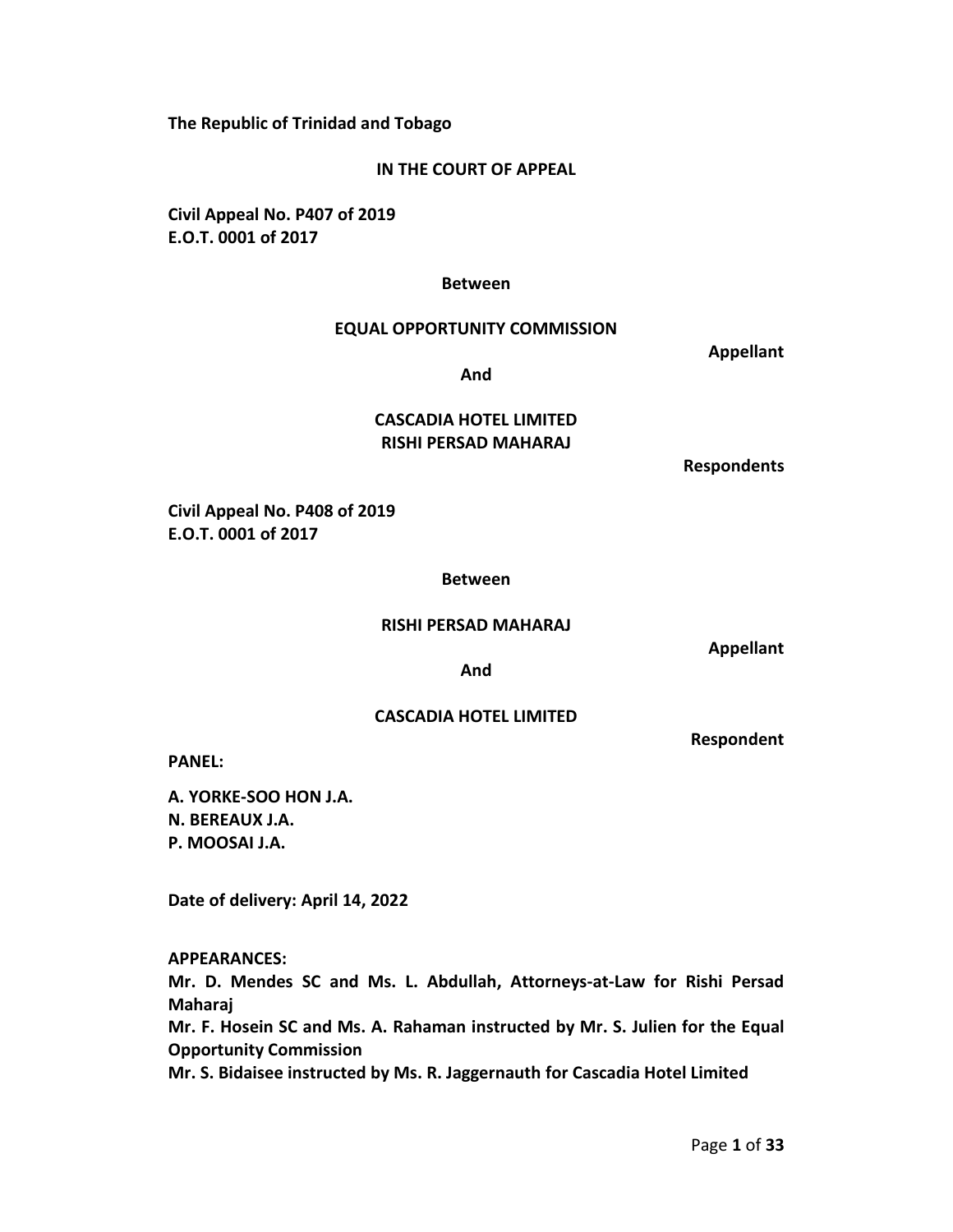I have read the judgment of Bereaux J.A. I agree with it and have nothing to add.

**Alice Yorke-Soo Hon Justice of Appeal**

#### **JUDGMENT**

## **Delivered by Bereaux J.A.**

#### **Introduction**

- (1) These are two appeals from a decision of the Equal Opportunity Tribunal ("the Tribunal"). The first appeal No. P407 was filed on  $17<sup>th</sup>$  December, 2019. It is the appeal of the Equal Opportunity Commission ("the Commission") against that part of the Tribunal's decision which held that the Tribunal lacked jurisdiction to consider complaints of sexual harassment. The second appeal No. P408, is that of Rishi Persad Maharaj ("Mr. Maharaj"). It was also filed on 17<sup>th</sup> December, 2019. His appeal is brought against the entire decision of the Tribunal.
- (2) The Commission and the Tribunal are established by sections 26 and 41 respectively of the **Equal Opportunity Act Chap 22:03** ("the Act"). Section 30 enables any person alleging that some other person has discriminated against him or her, or has, in relation to him or her, contravened sections 6 or 7, to lodge a complaint with the Commission, setting out the details of the alleged act of discrimination. The discrimination, in question, is on grounds of sex, race, ethnicity, origin, religion, marital status, or disability which are all subsets of *"status"* as defined by section 3 and established by section 5. Discrimination also includes discrimination by victimisation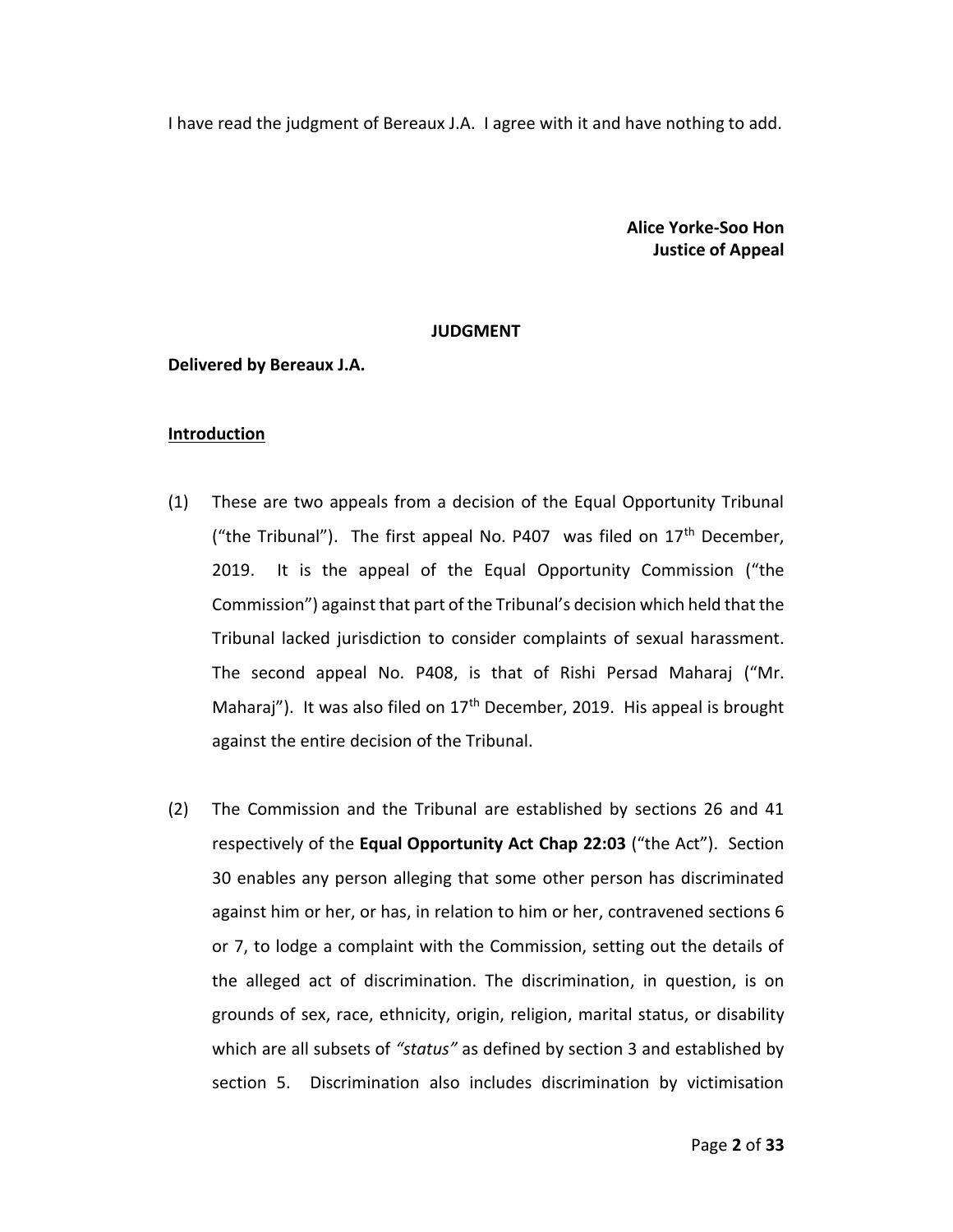established by section 6. The discrimination with which the Act is concerned is in relation to employment, education, the provision of goods and services and the provision of accommodation. The Act also prohibits offensive behaviour (section 7) which is reasonably likely to offend, insult, humiliate or intimidate another person because of their gender, race, ethnicity, origin or religion.

#### **The History**

(3) The decision of the Tribunal has its genesis in the termination of Mr. Maharaj's employment at the Banquet and Conference Center Ltd at the Cascadia Hotel ("BCCL"). Although it operates out of the Cascadia Hotel, BCCL is a separate entity. Consequent upon his dismissal, Mr. Maharaj lodged a complaint with the Commission alleging sexual harassment. At or about the same time he complained to the Ministry of Labour, through his trade union, the National Workers Union, in relation to the manner of the termination of his employment. On 8<sup>th</sup> April 2016 the dispute was settled by a formal written agreement entered between BCCL and the Union pursuant to the provisions of section 58(1) of the **Industrial Relations Act Chap. 88:01**. The terms of settlement provided, inter alia:

> *"That the Employer, shall pay to the worker RISHI PERSAD MAHARAJ the sum of forty-six thousand dollars (\$46,000.00) in full and final settlement of all claims arising out of his termination of employment on October 6 2015 with BANQUET and CONFERENCE CENTRE AT THE CASCADIA HOTEL." (Emphasis added)*

(4) The Commission is empowered by section 27(1)(d) of the Act, inter alia, *"to*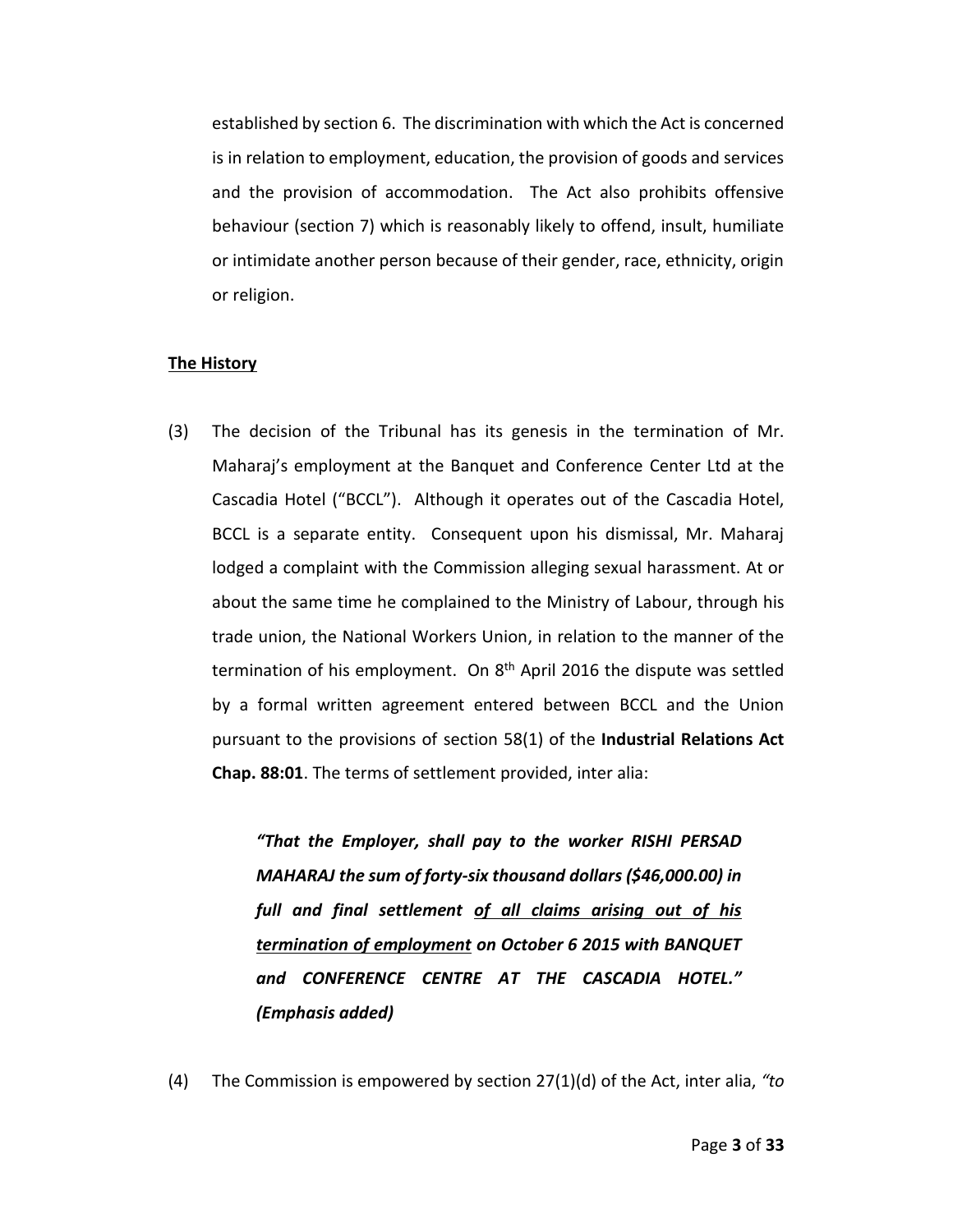*receive, investigate and as far as possible to conciliate allegations of discrimination"*. By section 39(2) of the Act, the Commission, after having fulfilled the requirements of section 39(1) (a-d) and being satisfied, after investigating the allegation of discrimination that conciliation cannot resolve the complaint, with the complainant's consent may initiate proceedings on his or her behalf before the Tribunal. The Tribunal is a superior court of record which by section 41(4) has the jurisdiction, inter alia, *"to hear and determine complaints referred to it by the Commission."* The Commission investigated the complaint and on  $14<sup>th</sup>$  July, 2017 referred the matter to the Tribunal. In referring the complaint, the Commission, wrongly named Cascadia Hotel Ltd. as the employer instead of BCCL. Despite this, Cascadia Hotel Ltd. entered a defence.

- (5) Before the Tribunal, three preliminary issues arose for consideration:
	- (i) Whether the complaint ought to be struck out on the grounds that Cascadia was not Mr Maharaj's employer and was therefore the wrong party to the proceedings;
	- (ii) Whether the proceedings in the Tribunal and at the Ministry of Labour were duplicitous and an abuse of process; and
	- (iii) Whether the Tribunal had the jurisdiction to hear and determine the issue of sexual harassment raised in the proceedings.
- (6) The Tribunal delivered its decision on  $6<sup>th</sup>$  November, 2019. It held that:
	- (i) That Cascadia Hotel was the wrong party to the complaint and there was no basis for substituting BCCL as the proper party.
	- (ii) That the complaint was an abuse of the Tribunal's process because Mr. Maharaj had settled the trade dispute which had been brought by his Union before the Ministry of Labour seeking compensation for his dismissal.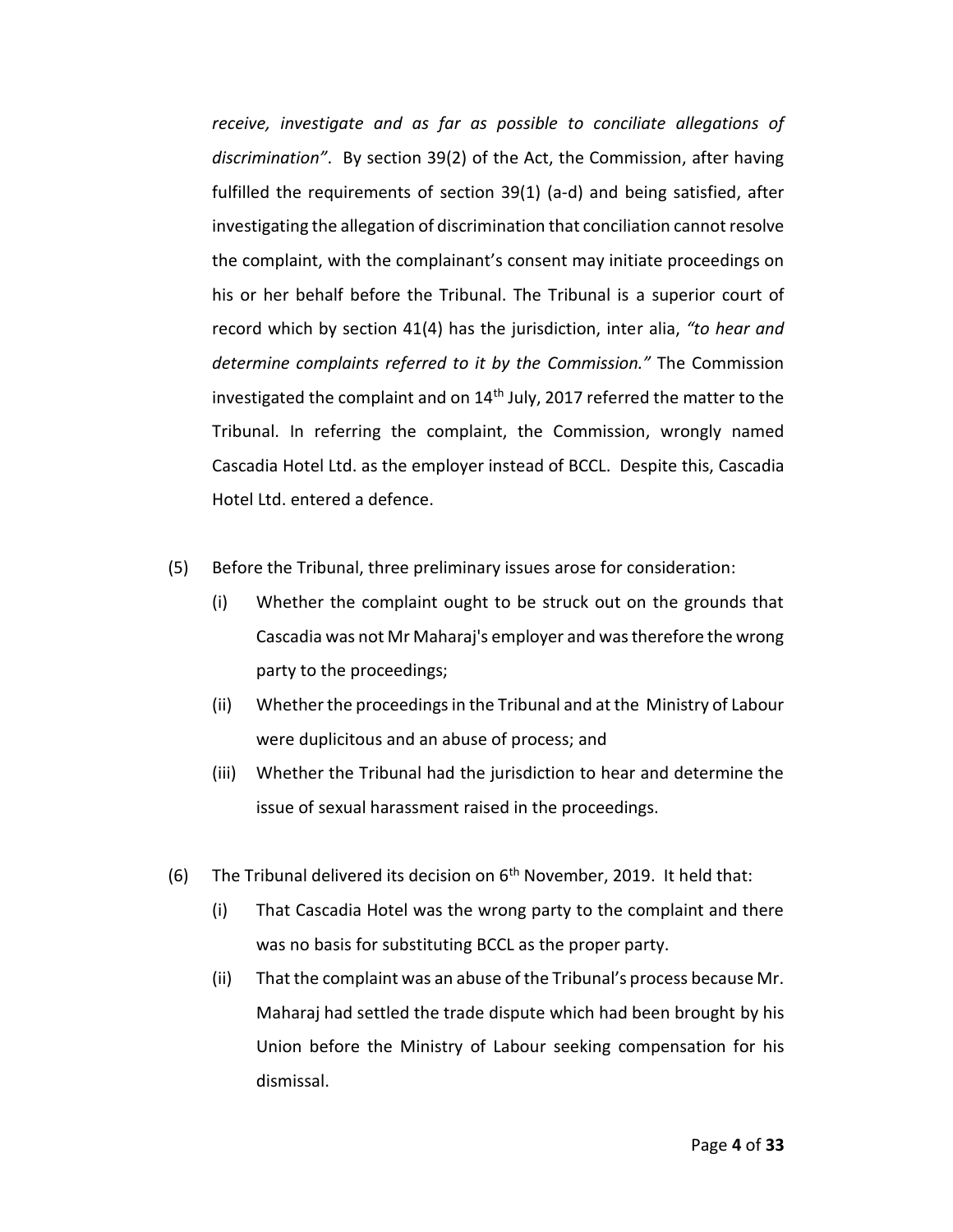(iii) It did not have jurisdiction to hear a complaint of sexual harassment because such harassment was not a form of sex-based discrimination provided for in the Act.

The Tribunal ordered Mr. Maharaj to pay the costs of the proceedings. This he has also appealed.

# **Additional facts** *– Mr. Maharaj's online complaint*

- (7) Mr. Maharaj's complaint to the Commission was made online. He named the BCCL as his employer. With regard to the allegation of discrimination in employment the online form required a response to the following *"where you have been treated differently and/or unfavourably because of one or more of the following reasons (i.e. your status):* 
	- *My sex*
	- *My race*
	- *My religion*
	- *Some other reason",*

Mr. Maharaj under the heading "some other reason" stated as follows *"SEXUAL HARASSMENT BY THE DIRECTOR OF OPERATIONS MRS. X (NAME EDITED)"*

He added that the incident occurred on 18th June 2015, stating that *"ON THE AFOREMENTIONED DATE MRS. X (NAME EDITED) FOR THE THIRD TIME MADE SEXUAL ADVANCEMENTS AND COMMENTS TO ME."*

I have edited the name of the official in question because not only has the company denied the allegation but it has also raised quite serious questions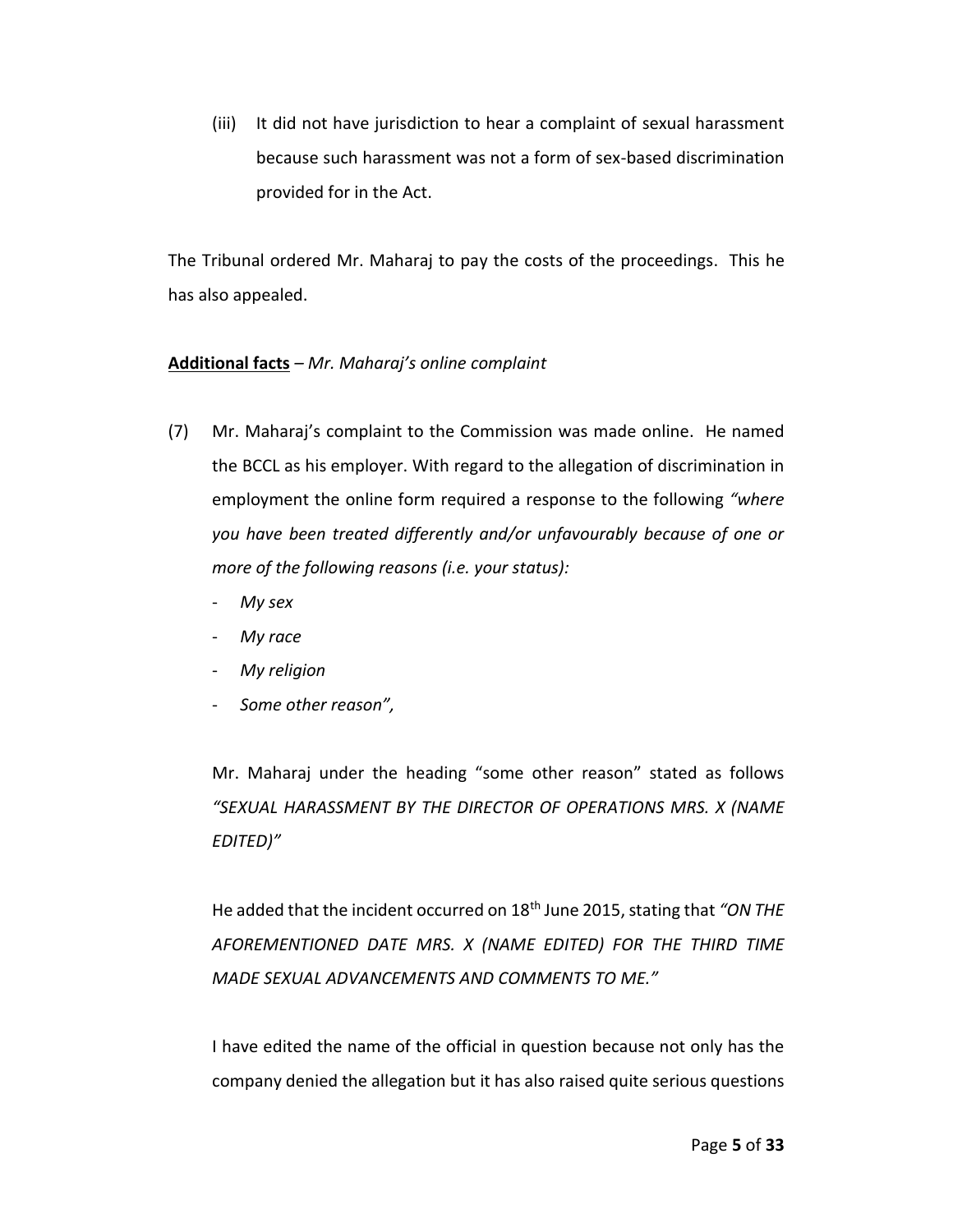as to the credibility of Mr. Maharaj (of which I express no view).

In answer to the question, "*Have you made a complaint about this to another Agency or entity?" (For example: an Attorney-at-Law, a Trade Union, the Ombudsman,) Mr. Maharaj answered: "I HAVE LODGED A COMPLAINT TO MY ATTORNEY-AT-LAW ON THE 5TH OCTOBER 2015. I PREVIOUSLY REPORTED THE MATTER OF SEXUAL HARASSMENT ENCOUNTERED TO THE HUMAN RESOURCES MANAGER OF THE COMPANY. THE ISSUE WAS REPORTED VERBALLY ON THE 2ND JUNE 2015 AND ON THE 5 TH OCTOBER 2015. I WAS DISMISSED UNDER THE GUISE OF REDUNDANCY ON THE 5TH OCTOBER 2015, AFTER SUBMITTING THE COMPLAINT TO THE HR DEPARTMENT."* No mention is made of his complaint to the Ministry of Labour.

- (8) The allegation that his employment was terminated because of his report of sexual harassment, was in effect a complaint of victimisation under section 6 of the Act. The validity of that complaint turned on the outcome of the jurisdiction question but this complaint has not been pursued.
- (9) In his particulars of claim before the Tribunal, Mr. Maharaj set out the details of his complaint of sexual harassment. He alleges that the offensive behaviour occurred on three occasions between March 2015 to September 2015 when the lady manager began using inappropriate language such as *"sexy"*, *"hot"* and *"bae"* towards him. The three occasions were in late May/early June 2015 , June/July 2015 and in or around September 2015. On all three occasions, she pinched or touched him inappropriately. In the May incident, she placed her hand on his buttocks. In the September 2015 incident, she pinched him on the left side of his waist. When he complained, she taunted him with the suggestive comment *"you don't like it"*. After the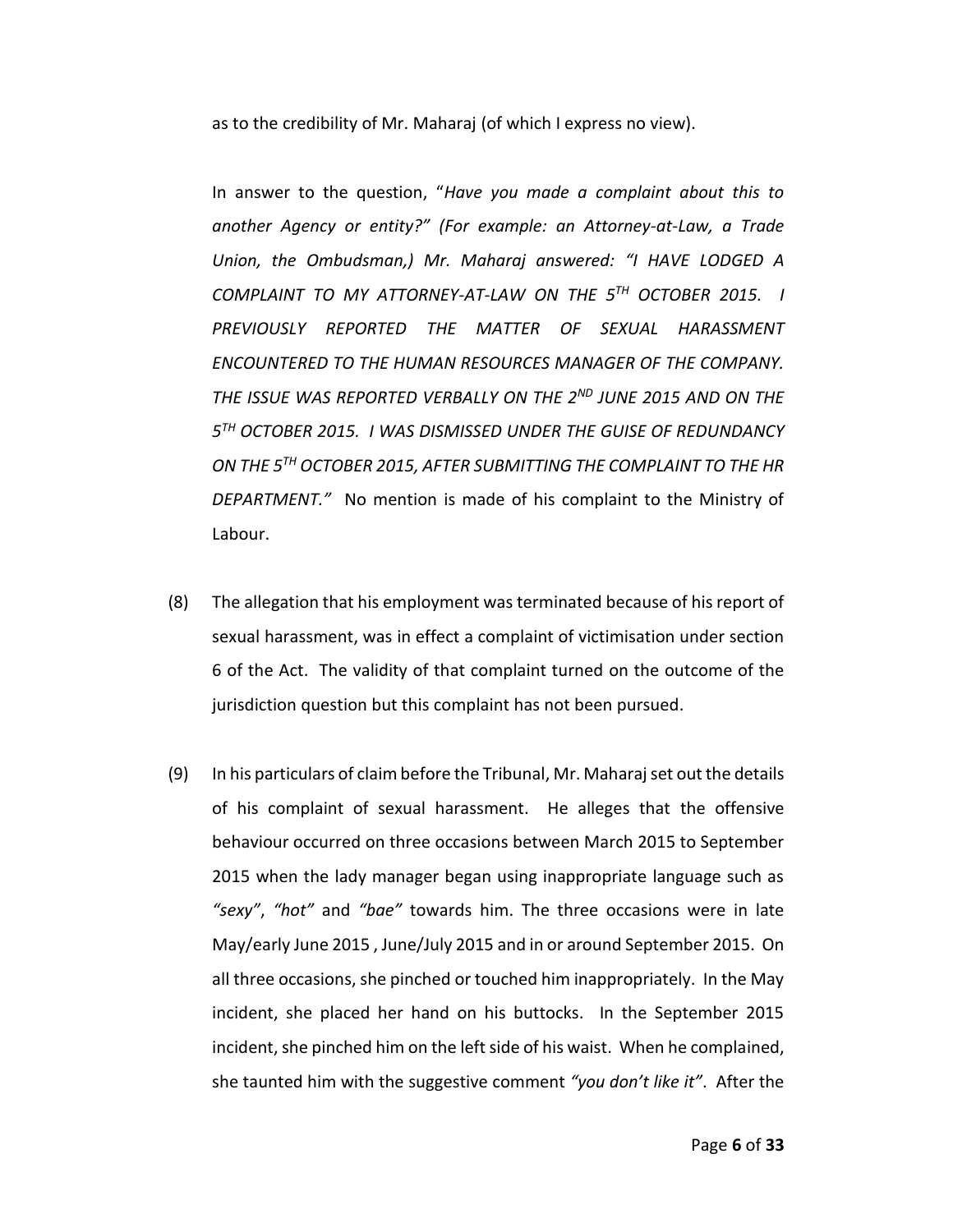May/June and June/July incidents, he complained to the human resources manager. She declined to act because of the manager's close connection to the managing director. Mr. Maharaj ultimately wrote a letter of 5<sup>th</sup> October, 2015 to the human resources manager about the alleged sexual harassment. This appears to coincide with complaints by management about his performance and about which there were exchanges of correspondence. Those exchanges culminated in another 5<sup>th</sup> October, 2015 letter from Mr. Maharaj to the human resource manager and in a letter from management also dated 5<sup>th</sup> October, 2015, terminating his employment. The termination purported to be on the basis of new policies being adopted which made his position as quality control manager redundant. Mr. Maharaj contended that he was never given an opportunity to fill another post within the company nor did the company produce any document relative to its proposed new policies. He claimed special damages of sixty-eight thousand dollars (\$68,000.00) being loss of earnings for eight months. He also claimed medical expenses of eight thousand seven hundred dollars (\$8,700.00) for resulting medical complaints.

#### **Issues**

- (10) The issues in the appeal are the same as before the Tribunal although I have worded them somewhat differently:
	- (i) Should BCCL have been added as a party?
	- (ii) Were the proceedings before the Tribunal an abuse of its process because Mr. Maharaj had already pursued his claim at the Ministry of Labour and was compensated for his dismissal.
	- (iii) Does the Tribunal have the jurisdiction to hear and determine a complaint of sexual harassment.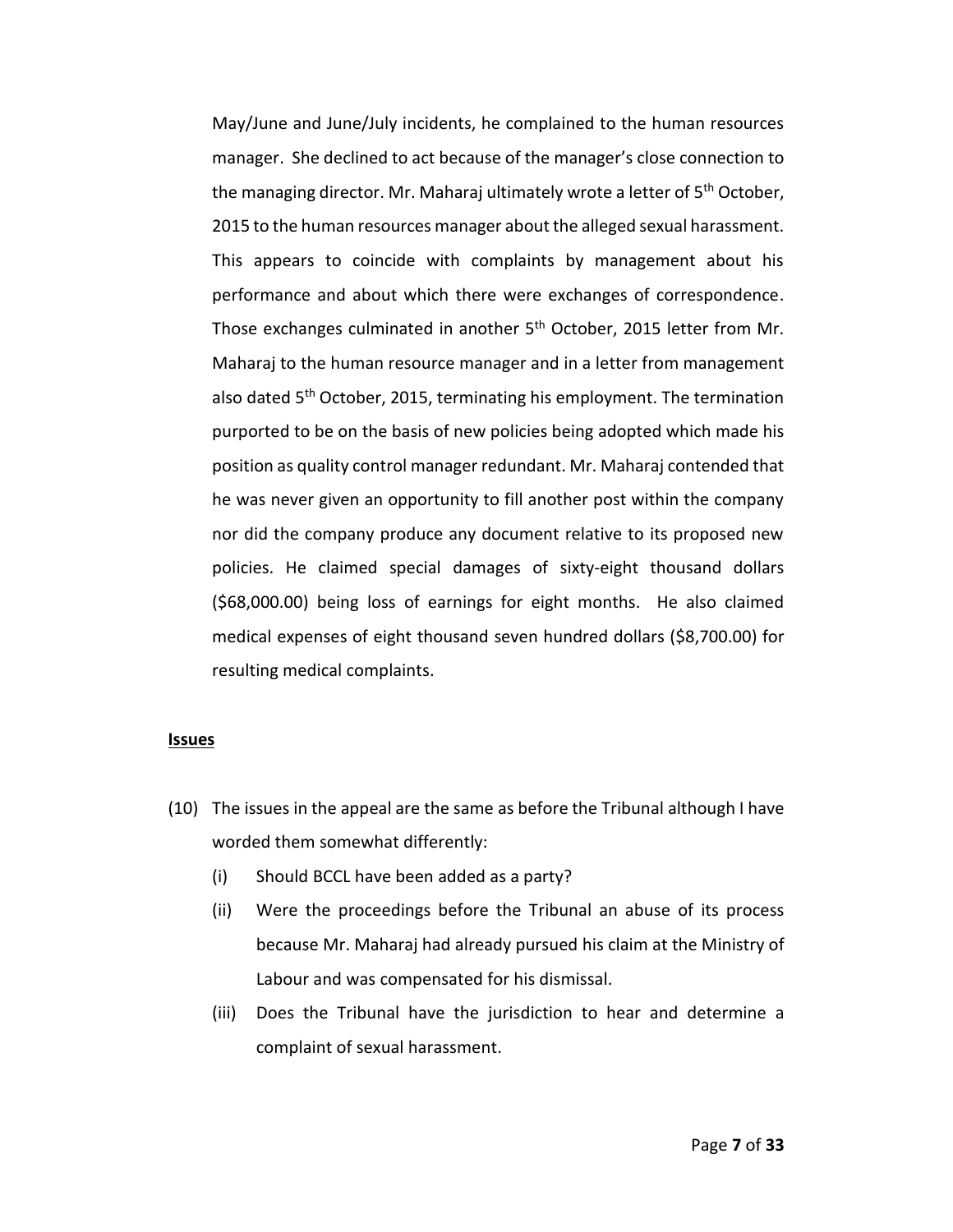# (11) **Summary of decision**

- (i) The Tribunal erred in not substituting BCCL in place of Cascadia Hotel Ltd. The error in joining Cascadia Hotel Ltd. was made by the Commission and not Mr. Maharaj who correctly referred to BCCL as his employer in his complaint. The Tribunal had ample powers under section 46 of the Act, the **Equal Opportunity Rules of Practice and Procedure 2016** ("the Tribunal Rules") and **The Civil Proceedings Rules 1998 (as amended)** ("CPR") to make the substitution.
- (ii) The sexual harassment claim was not an abuse of the Tribunal's powers. It arose during the course of Mr. Maharaj's employment and subsisted before his employment was terminated. It did not arise out of the termination of his employment and did not fall within the terms of the settlement of the trade dispute.
- (iii) The Tribunal does have the jurisdiction to hear Mr. Maharaj's claim of sexual harassment. The Tribunal misdirected itself on the law and took into account considerations which were irrelevant or not within its preserve. The proper questions it should have asked itself were: whether, in relation to section 5, Mr. Maharaj was treated less favourably by Mrs. X than she would have treated a female employee, in circumstances which were the same or not materially different and; in relation to section 9, whether Mrs. X by her conduct (if true) subjected Mr. Maharaj to a detriment.

# **Analysis**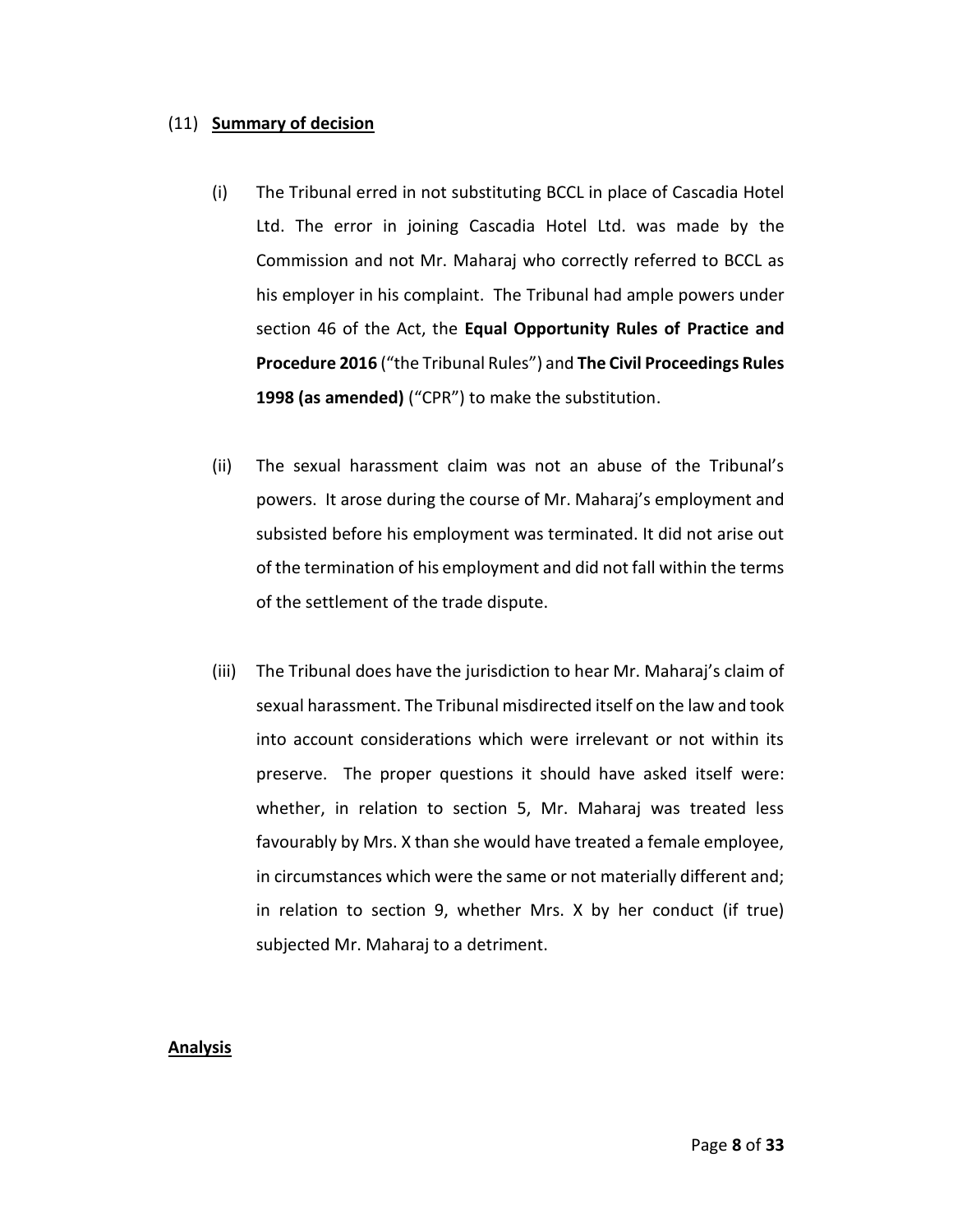- (12) The Tribunal struck out the claim on the basis that Mr. Maharaj was an employee of BCCL and not Cascadia Hotel Ltd. It reasoned that BCCL was not the complainant before it and had not been named in the referral by the Commission. The Tribunal found that it had no power *"in these circumstances"* to substitute BCCL as it would create a new complaint which had not been investigated by the Commission.
- (13) Mr. Mendes submitted that this was an error. No new issue was raised before the Tribunal nor was any new material which could be deemed to be a fresh complaint put forward. Rather, the instances of harassment and discrimination which the appellant wished to pursue before the Tribunal were the same instances of harassment and discrimination which were canvassed before the Commission. Furthermore, the complaint before the Commission named The Banquet and Conference Centre at The Cascadia Hotel as the Appellant's employer and indeed BCCL participated in the proceedings before the Commission. Accordingly, the complaint which was referred to the Tribunal for trial concerned the same parties and issues considered by the Commission.
- (14) Mr. Mendes submitted that it is the Commission which initiates proceedings before the Tribunal pursuant to section 39 of the Act and the error was the Commission's error and not the appellant's. The appellant should not be penalized, unduly, for the Commission's error and the Tribunal ought to have exercised its discretion to substitute the BCCL for Cascadia Hotel. The Tribunal had such a power under section 46 of the Act and this was bolstered by Rules 1.7 and 16 of the Tribunal Rules and Part 19 of the CPR as enabled by Rule 24.1 of the Tribunal Rules.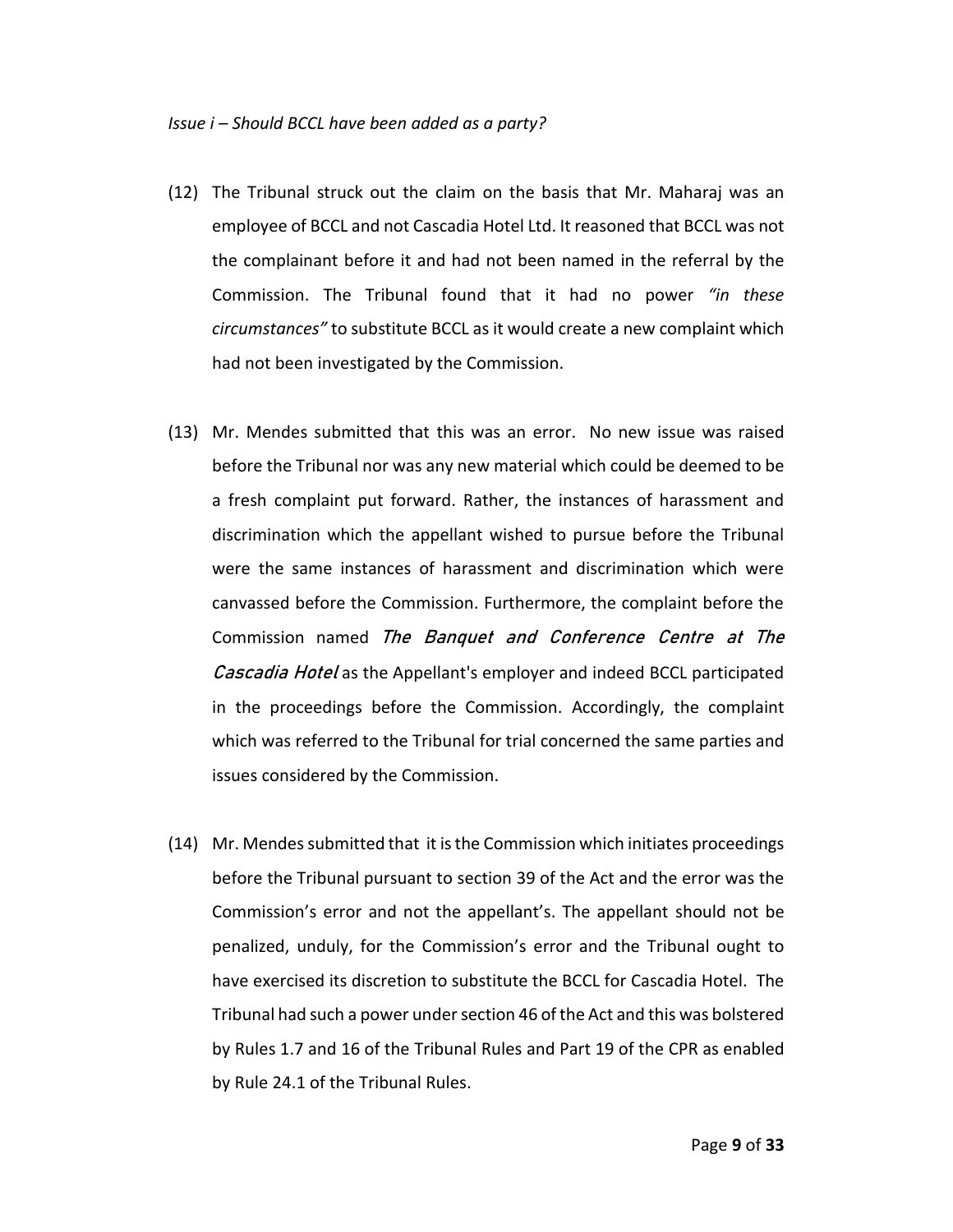- (15) In support of the Tribunal's decision, Mr. Bidaisee in his submissions on behalf of Cascadia Hotel Ltd, submitted that BCCL and Cascadia were separate entities. Neither has ever been the servant or agent of the other. Therefore, questions of piercing the corporate veil or of agency did not arise and the Tribunal was correct to refuse to substitute BCCL in place of Cascadia.
- (16) The Tribunal held itself bound by the decision of this court in **DPA v. Equal Opportunity Commission & Anor. Civil Appeal No. P291 of 2014**. In that case, Rajkumar JA giving the decision of the Court of Appeal, held at paragraph 65 that a complainant cannot raise fresh issues before the Tribunal if those issues were not investigated by the Commission.
- (17) The finding of the Tribunal is wholly misconceived. The particulars of Mr. Maharaj's online complaint are set out at paragraphs 7 – 9 above. He named BCCL as his employer. BCCL participated in the proceedings before the Commission. The Commission investigated and then referred the complaint to the Tribunal. In doing so, however, it wrongly listed his employer as Cascadia Hotel Ltd. In substituting BCCL for Cascadia Hotel Ltd., the Tribunal would have corrected what at worst was a clerical error. Any substitution of BCCL for Cascadia Hotel Ltd. was merely procedural and not substantive. The report of the Commission shows clearly that Mr. Maharaj's complaint was fully considered. The substituting of BCCL in the place of Cascadia does not in any way change the nature of Mr. Maharaj's complaint. His complaint remains that he was sexually harassed by Mrs. X, that he complained about it and as a result of his complaint his employment was terminated. The Commission's error was more than likely because it treated BCCL and Cascadia Hotel Ltd. as one and the same.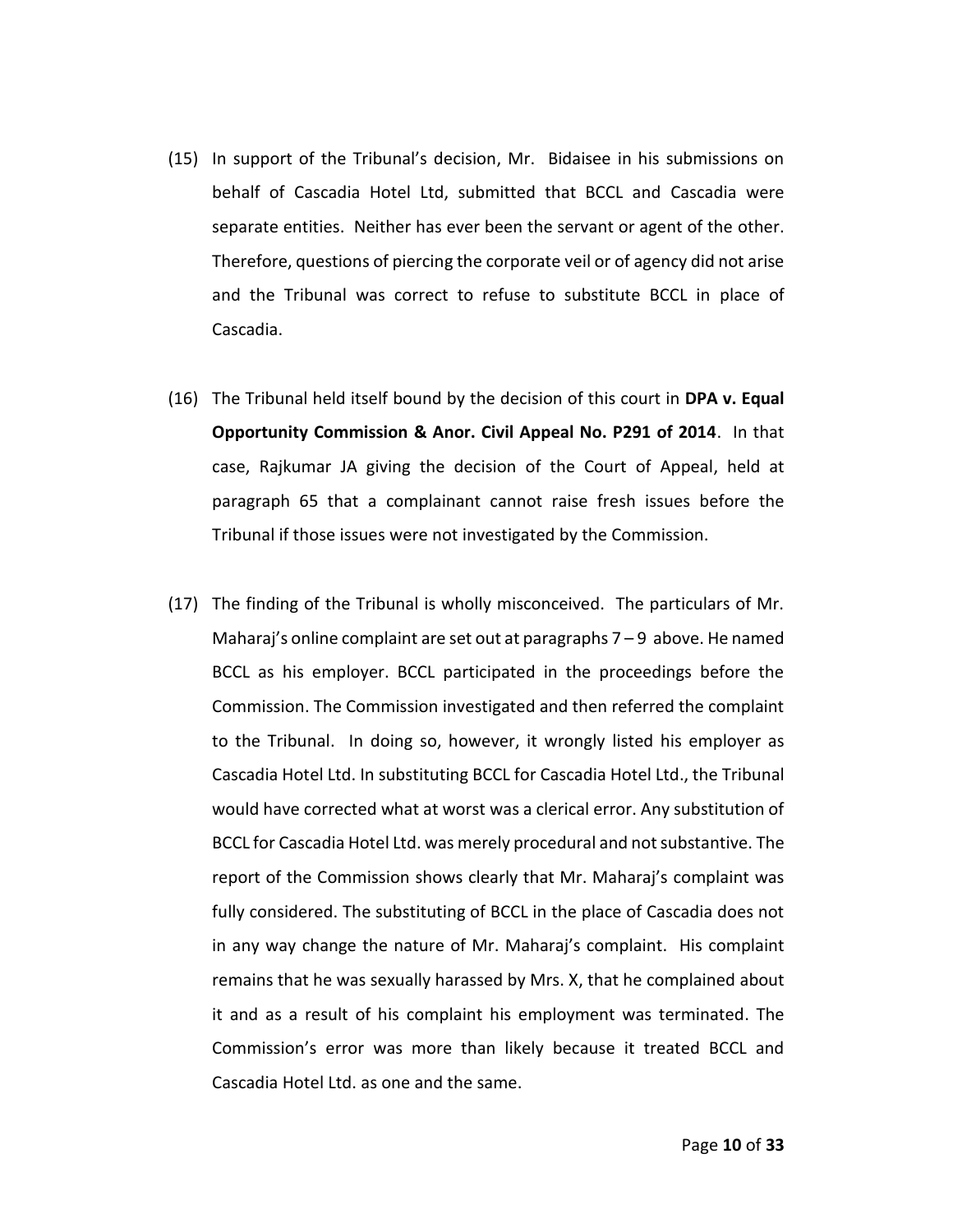- (18) The Tribunal held that the onus is on Mr. Maharaj to ensure that the correct respondent is before the Tribunal. But I do not consider that Mr. Maharaj can be faulted so easily. Section 39 provides that the Commission may institute proceedings with the consent of the complainant and on the complainant's behalf. It does not follow, however, that that places an onus on the appellant to ensure the correct respondent is joined. Moreover, in this case BCCL and Cascadia Hotel Ltd. seem to enjoy a symbiotic relationship which, it appears, was confusing even to the professionals at the Commission far more Mr. Maharaj. This relationship is exemplified by the seamless manner in which Cascadia Hotel Ltd was able to put up a defence (in the alternative) which quite clearly accessed Mr. Maharaj's job records at BCCL. Unlike to Mr. Maharaj, there is no prejudice to BCCL or to Cascadia Hotel Ltd. by the substitution or addition of BCCL.
- (19) As to the power of the Tribunal to substitute or join BCCL, I also agree with Mr. Mendes that the Tribunal has ample power to do so under section 46 of the Act and Rule 1.7 of the Tribunal Rules. It also is empowered by Part 19 of the CPR read in conjunction with Part 24.1 of the Tribunal Rules. Section 46 of the Act provides:
	- *"In addition to the powers conferred on it under the foregoing provisions of this Part, the Tribunal may -*
	- *(a) proceed to hear and determine a matter before it in the absence of any party who has been duly summoned to appear before the Tribunal and has failed to do so;*
	- *(b) order any person -*
	- *(i) who in the opinion of the Tribunal may be affected by an order or award; or*
	- *(ii) who in any other case the Tribunal considers it just to be*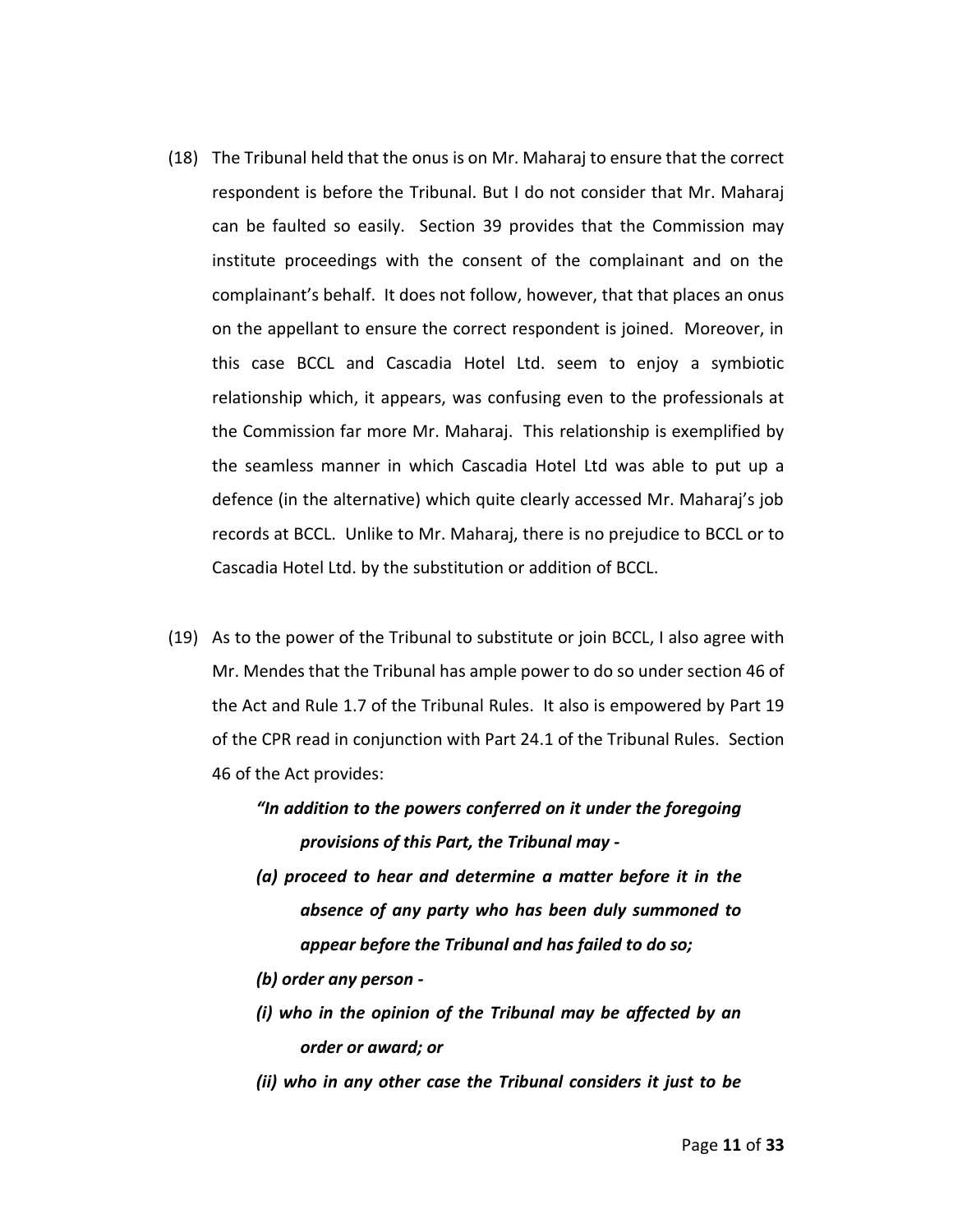*joined as a party, to be joined as a party to the proceedings under consideration on such terms and conditions as may be prescribed by rules made by the Tribunal;* 

- *(c) generally give all such directions and do all such things as are necessary or expedient for the expedient and just hearing and determination of the complaint or any other matter before it."*
- (20) In my judgment the Tribunal could have joined the BCCL under section 46(b) or section 46(c). Section 46 is reinforced by Rule 1 .7 of the Tribunal which provides that –

*" "party" means (a) the Complainant and or the Respondent in original, interim or appellate proceedings* 

# *(b) for the purpose of these Rules, any person whom the Tribunal determines to be a party."*

The CPR would also be applicable by virtue of Tribunal Rule 24.1 which provides that *"in any case where the foregoing rules do not expressly provide, the existing rules of the Supreme Court of Trinidad and Tobago shall apply mutatis mutandis"*. The relevant rules under Part 19 read as follows:

*"19.1 This Part deals with the addition or substitution of parties after proceedings have been commenced.* 

*19.2 (1) This rule applies where a party is to be added or substituted.* 

*(2) A party may add a new party to proceedings without permission at any time before a case management conference.*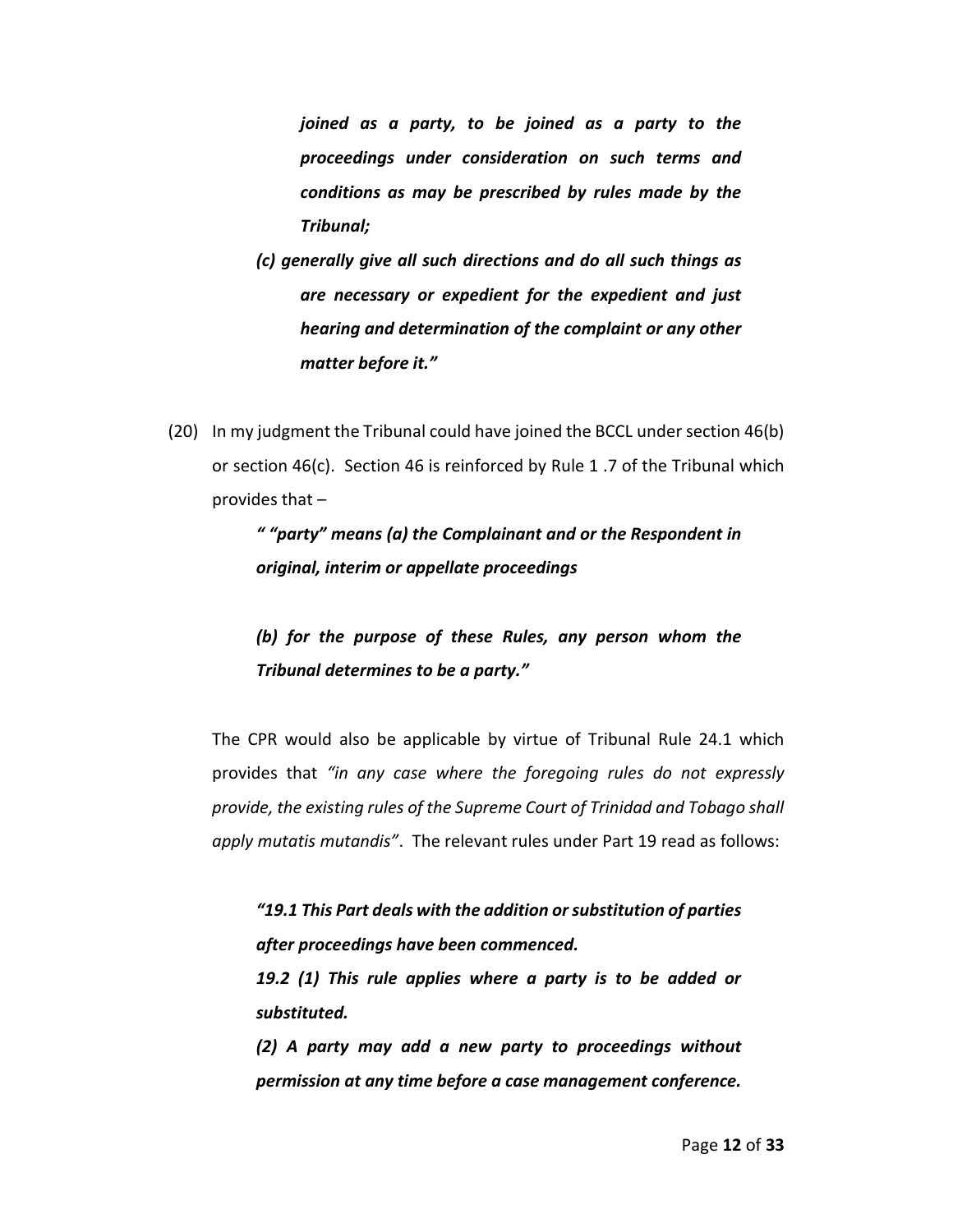*(3) The court may add a new party to proceedings if –*

*(a) it is desirable to add the new party so that the court can resolve all the matters in dispute in the proceedings; or* 

*(b) there is an issue involving the new party which is connected to the matters in dispute in the proceedings and it is desirable to add the new party so that the court can resolve that issue.* 

*(4) The court may order any person to cease to be a party if it considers that it is not desirable for that person to be a party to the proceedings.* 

*(5) The court may order a new party to be substituted for an existing one if—*

*(a) the existing party's interest or liability has passed to the new party; and*

*(b)the court can resolve the matters in dispute more effectively by substituting the new party for the existing party.* 

*(6) The court may add or substitute a party at a case management conference.* 

*(7) The court may not add a party after a case management conference on the application of an existing party unless that party can satisfy the court that the addition is necessary because of some change in circumstances which became known after the case management conference.* 

*19.3 The general rule is that a claim shall not fail because— (a) a person was added as a party to the proceedings who should not have been added; or* 

*(b) a person who should have been made a party was not made a party to them." (emphasis added)*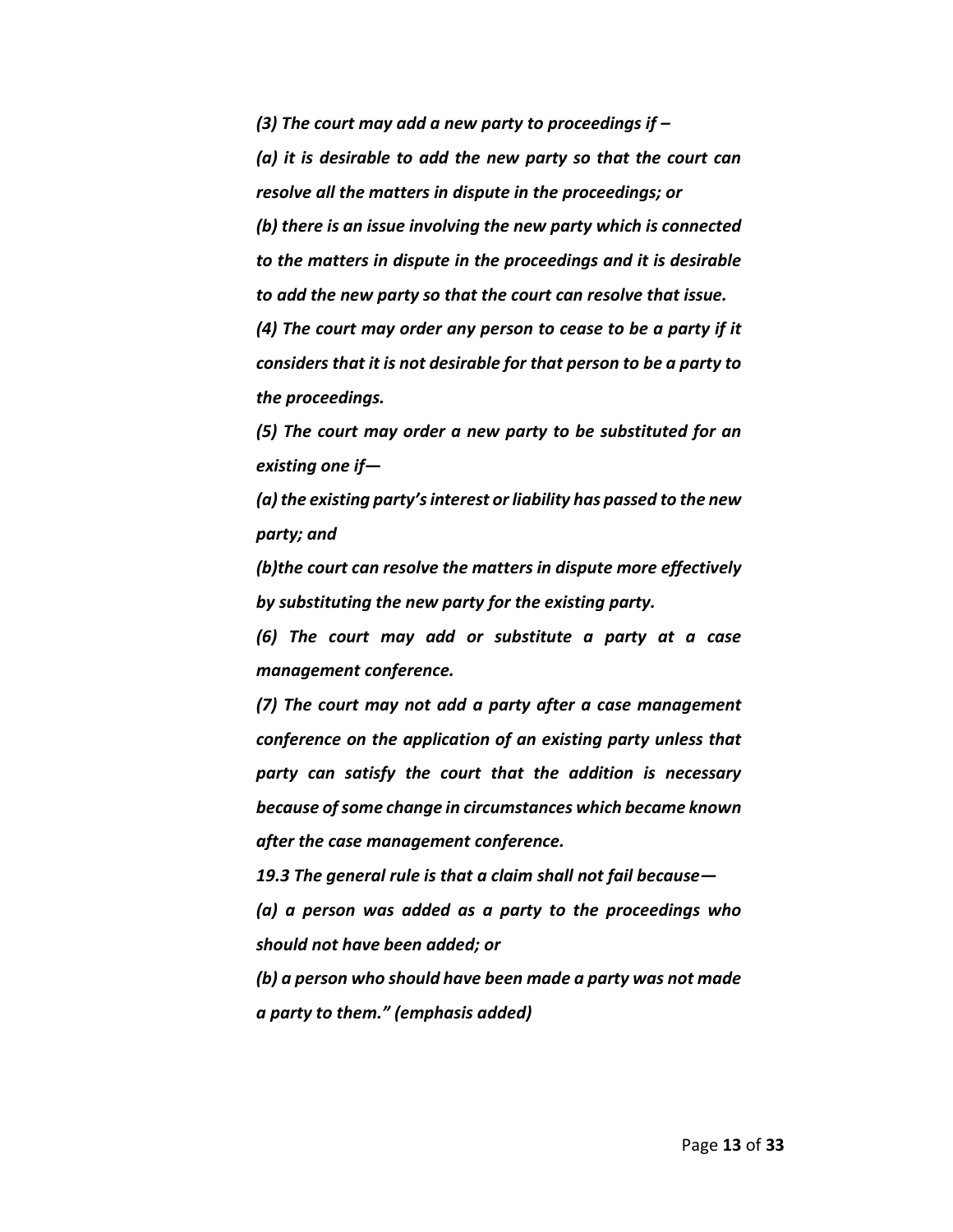Part 19.2(3)(4)(5) and Part 19.3 are all applicable but it is unnecessary to deploy Part 19 here. Section 46 is sufficient. But in the event that I am wrong, the general rule as set out in Part 19(3) applies, having regard to the facts at paragraphs 7 - 9. Mr. Maharaj, having rightly joined BCCL in his complaint to the Commission, should not be punished for what is an error on the Commission's part.

My answer to issue (i) is that BCCL should have been joined as a party. The complaint should not have been struck out and the Tribunal erred in purporting to do so.

*Issue ii – Was the pursuit of the sexual harassment claim before the Tribunal an abuse of process?* 

(21) It was not an abuse of process for Mr. Maharaj to have pursued his claim before the Tribunal. The Tribunal erred in purporting to strike out the claim. The Tribunal's reasoning is set out at paragraphs 80 to 83:

> *"80. … I note that the Complainant had already compromised and settled the Trade Dispute and has received the agreed settlement. This Trade Dispute arises from contemporaneous proceedings from the same termination in the Complaint. The authorities on abuse of process cited by both the Complainant and the Respondent are to like effect: that is to say that the various forms of redress sought from a single injury ought to be raised in the same action so that a party will not be "twice vexed" in the same dispute...*

> *82. For this reason I do not accept the suggestion that, although matters surrounding the termination were settled, the issues of*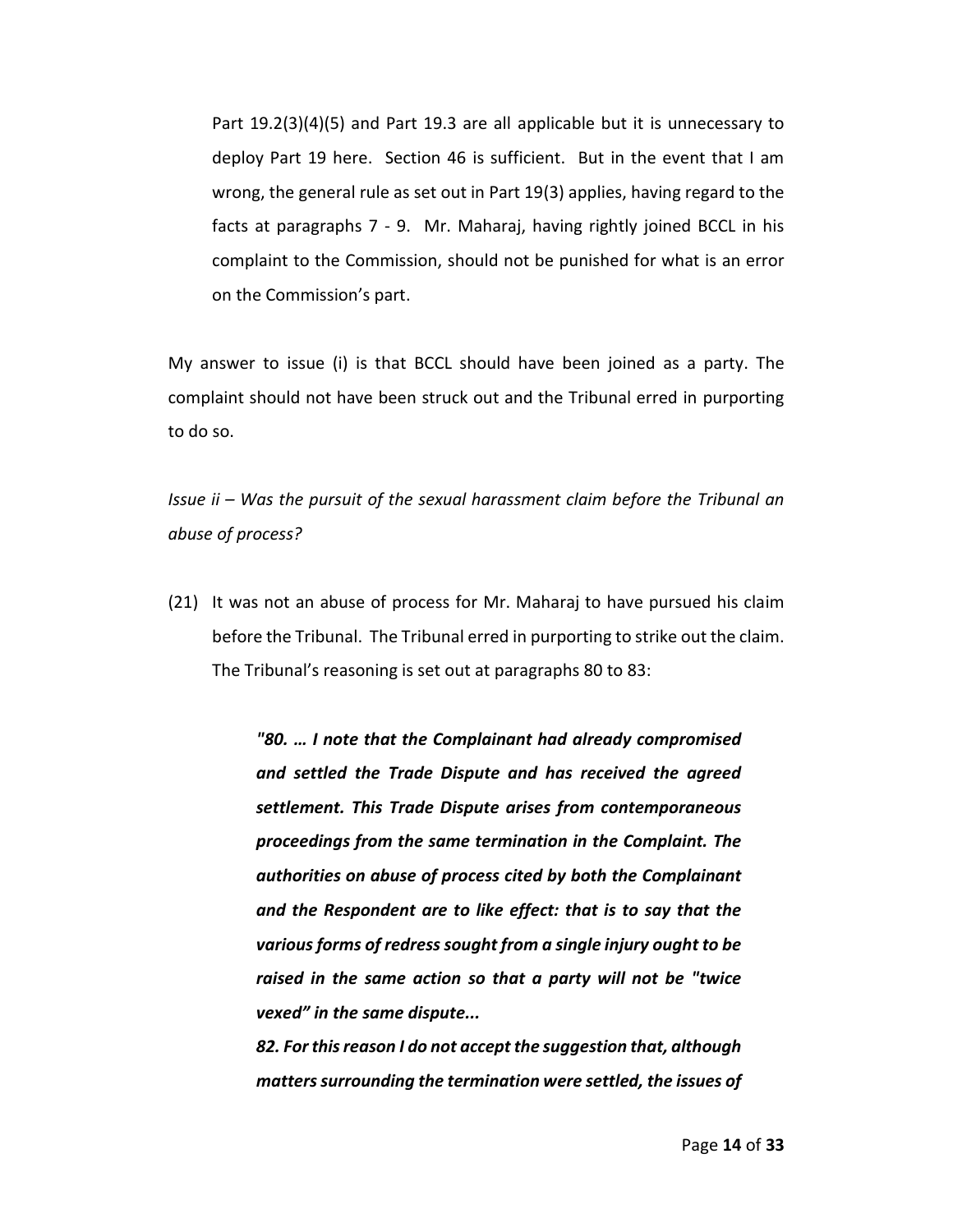*sexual harassment discrimination survived. The issue of sexual harassment is relevant in a Trade Dispute. When the said Trade Dispute was settled all issues arising from the termination were extinguished.*

*83. Parties to Trade Disputes under the Industrial Relations Act are entitled to complain about issues of sexual harassment, which can be taken into account in arriving at a decision in a Trade Dispute". The Memorandum of Agreement expressly stated that it was in full and final settlement of all claims arising out of the Complainant's termination. I would therefore hold that it would be an abuse of process to maintain this action, where redress for the alleged wrongful termination has already been realised in the Memorandum of Agreement."*

- (22) It appears from this reasoning that the sexual harassment complaint was found to be an abuse because the Tribunal considered that both complaints of unjustified dismissal and sexual harassment could have been addressed in the same trade dispute at the Ministry of Labour. This raises what is called the **Henderson v. Henderson (1843) 3 Hare 100** abuse of process issue to which I shall come. The Tribunal is of course a superior court of record and like any such court, is entitled to protect its process from abuse.
- (23) Mr. Bidaisee submitted that the Tribunal came to the correct decision. He contended that both the Commission and Mr. Maharaj did not seek to appeal the Tribunal's decision on abuse of process. Consequently, neither party ought to be allowed to pursue an appeal in respect thereof. He added that, in any event, the legal effect of the memorandum of agreement between Rishi Persad-Maharaj and the BCCL is that Mr. Maharaj is estopped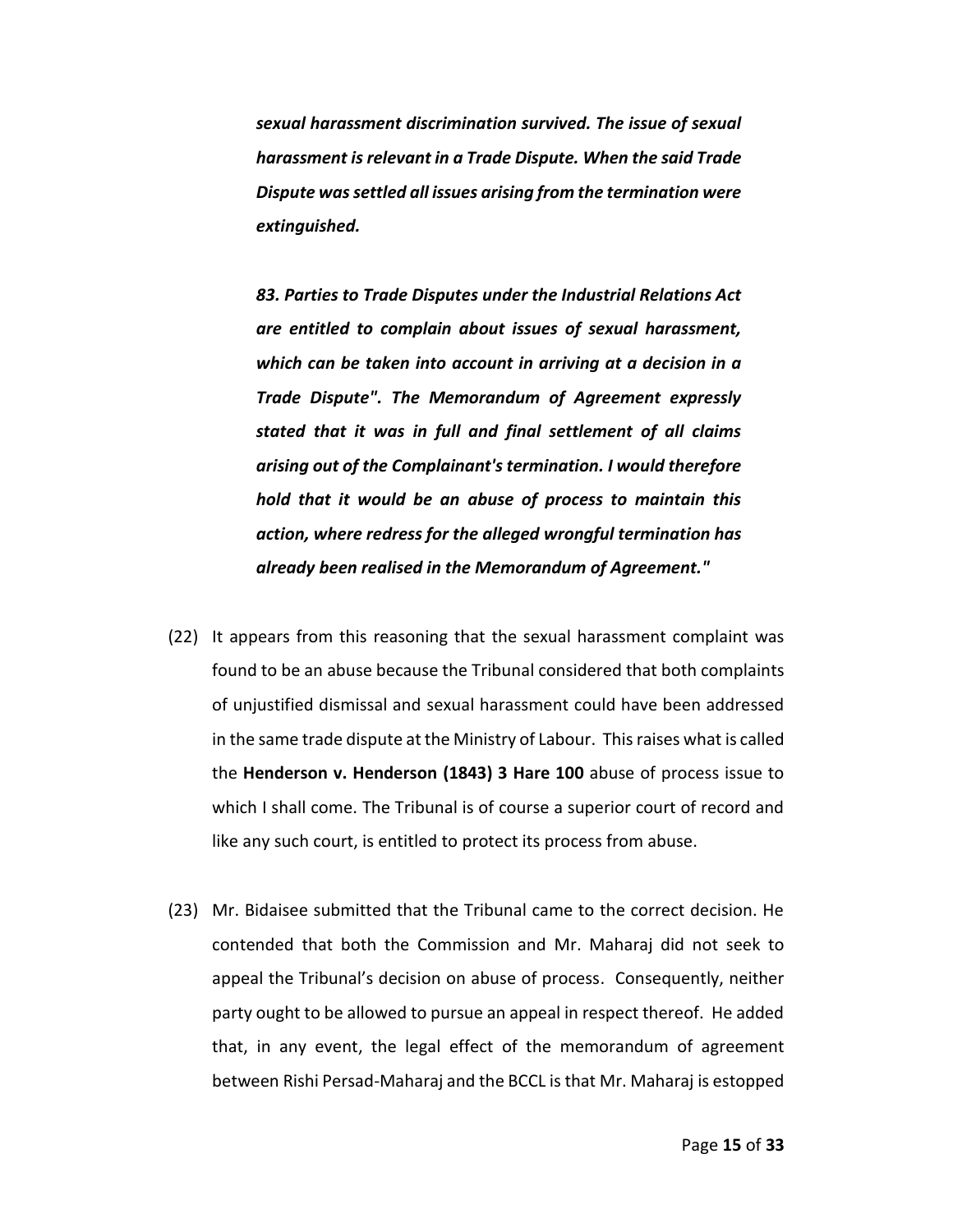from pursuing any further damages arising from the termination of his employment, because he already accepted the settlement under the agreement. The Tribunal was not plainly wrong to have struck out the complaint.

- (24) Mr. Mendes submitted, however, that the sexual harassment complaint before the Tribunal was not spent or extinguished by the compromise of the trade dispute. I understood Mr. Mendes' submission to be that there need not necessarily be overlap between the respective claims. An overlap would only have arisen if the true reason for the termination was Mr. Maharaj's complaint of sexual harassment. He added however that even if that were truly the reason for termination, the claim of unfair dismissal could be established before the Industrial Court simply by proving that the allegation of sexual harassment had been made and that it led to his dismissal. Therefore, the settlement of the trade dispute with regard to Mr. Maharaj's termination, did not settle, without more, his claim for sexual harassment and no evidence had been put before the Tribunal to that effect.
- (25) I agree. The dispute was settled at the Ministry of Labour. No evidence was led before the Industrial Court by the Union. Therefore, the true nature of Mr. Maharaj's claim was not explored before the Industrial Court. Further, Mr. Maharaj's contention is that he endured such harassment during his employment and that he suffered *"anxiety, embarrassment discomfort, distress and detriment"* consequent upon it (see paragraph 27 of his claim). In my judgment, if the allegations are true, any right of action before the Commission/Tribunal would have arisen immediately upon the occurrence of these acts. On the other hand, the claim for unfair dismissal arose upon his dismissal. It is a separate action. An overlap or duplication may have arisen if the victimisation claim had been pursued. The terms of settlement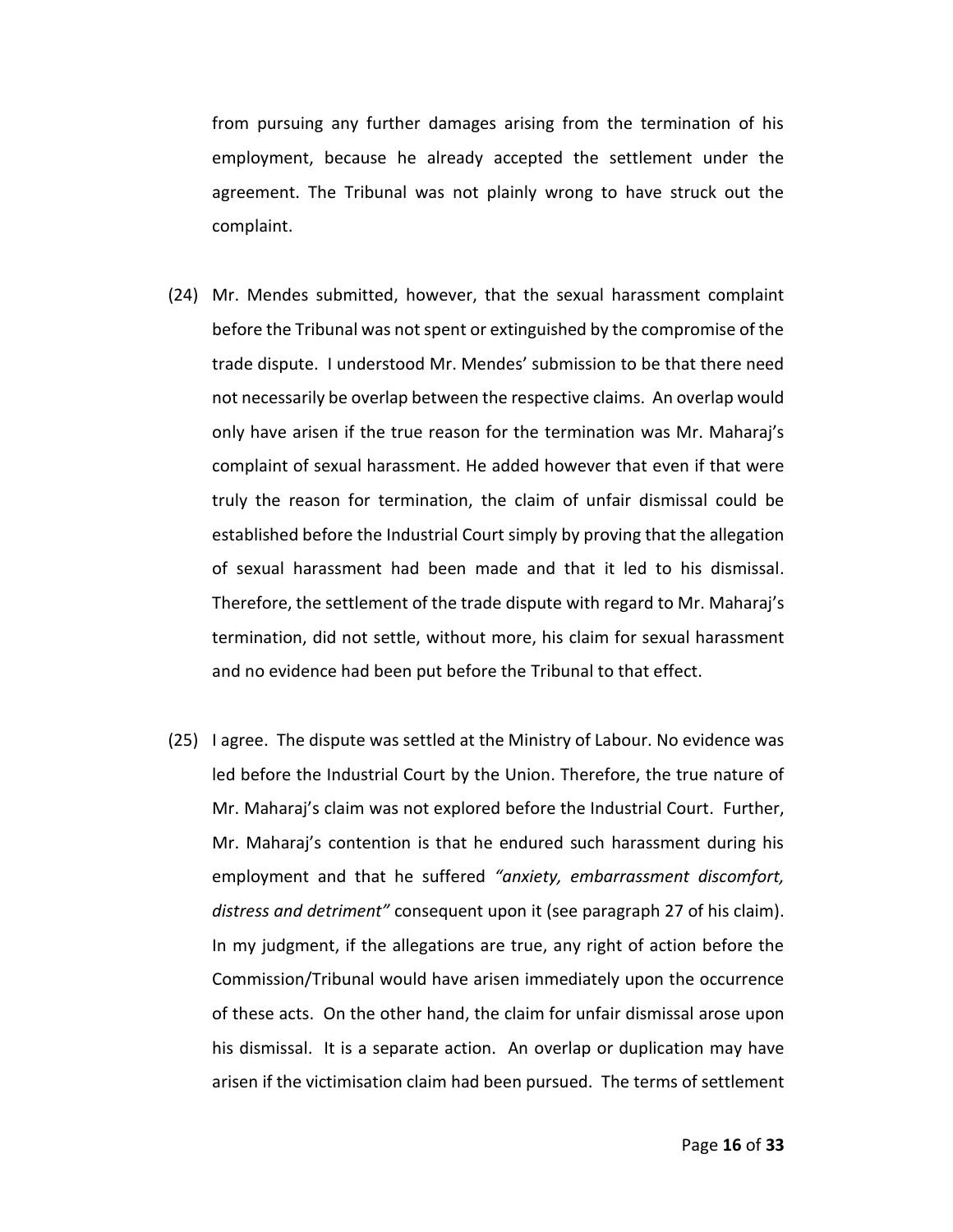of the trade dispute are in respect of all claims arising from his dismissal (emphasis added). They are set out at paragraph 3. The sexual harassment claim was actionable during his employment and even if his employment had not been terminated. It follows that not only was the Tribunal wrong to find abuse of process but also that Mr. Bidaisee's submission as to estoppel cannot succeed.

- (26) As to Mr. Bidaisee's contention that there was no appeal of the abuse of process finding, I do not agree. There was no specific prayer in the notice of appeal with regard to the abuse of process. Such a prayer would certainly have been helpful but the Tribunal itself made no specific order of dismissal in relation to abuse of process. At the end of its judgment, under the rubric *"Disposition"*, the Tribunal did the following:
	- (i) It dismissed the claim of discrimination by sexual harassment.
	- (ii) Further and in the alternative, it struck out the complaint and dismissed the proceedings.
	- (iii) Ordered the complainant to pay the respondent's costs.

Nothing in that dispositive order makes any specific reference to abuse of process. It appears to be subsumed in the Tribunal's order in (ii) to strike out the complaint and to dismiss the proceedings. Mr. Maharaj, in his notice of appeal, included all three paragraphs of the Tribunal's dispositive order in the details of his appeal. That is sufficient in my judgment to found an appeal against the abuse of process.

(27) But there remains the question whether both claims ought to have been pursued through the industrial relations process pursuant to the decision in **Henderson v. Henderson (1843) 3 Hare 100**. The decision is founded on the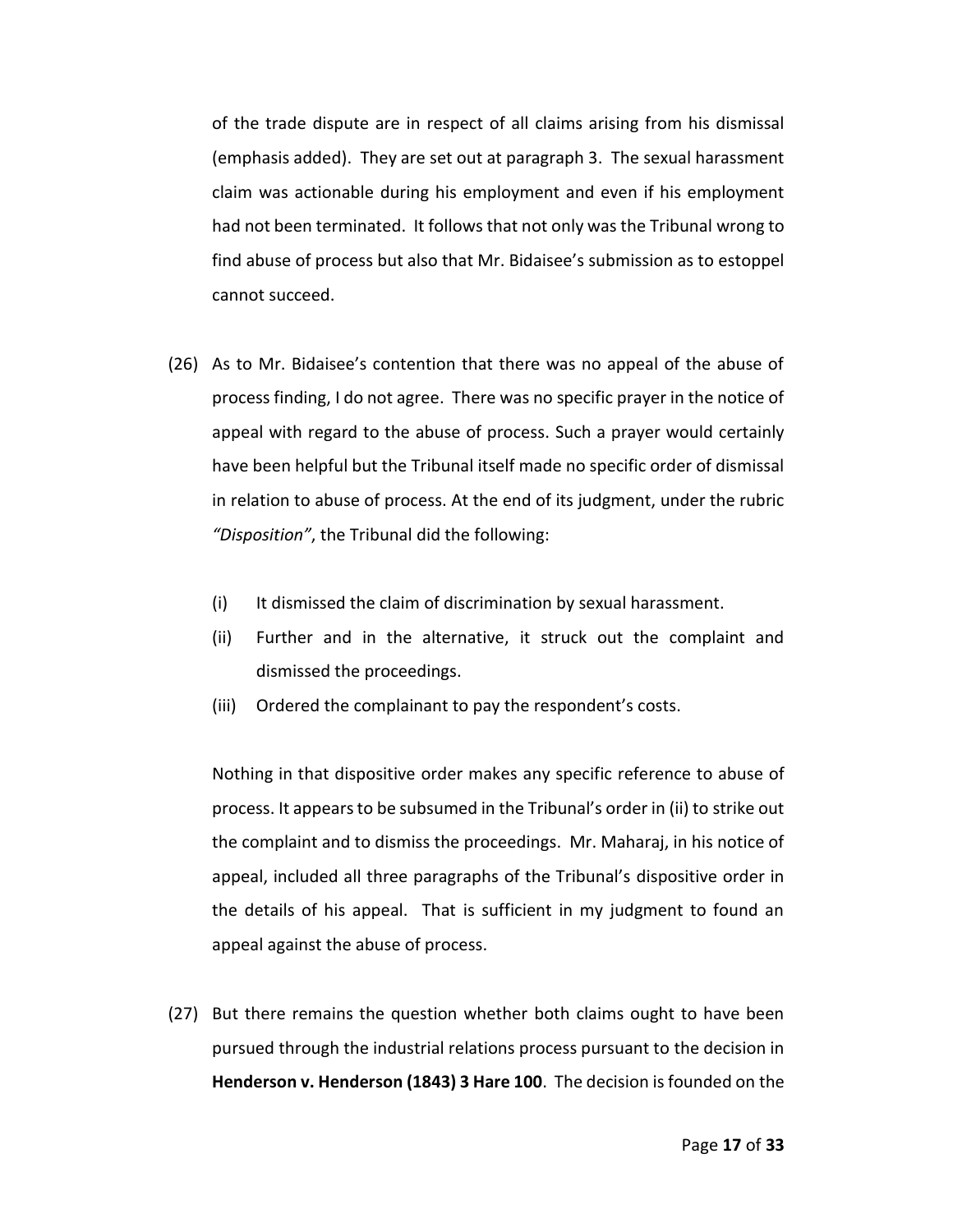principle that there should be finality in litigation and that a party should not be twice vexed in the same matter (per **Johnson v. Gore Wood (a firm) [2002] 2 AC 1** at page 31). A party should put forward his entire case and may not be permitted to pursue a case which he should have pursued in earlier litigation. But that principle has been qualified by later cases. **Johnson v. Gore Wood [2002] 2 AC 1** for example, held that whether an action was an abuse of process as offending the public interest in the finality of litigation should be judged broadly on the merits, taking account of all the public and private interests involved and all the facts of the case. The key question is whether the claimant, in all the circumstances, was misusing or abusing the process of the court.

(28) I do not consider that it can be said that Mr. Maharaj is misusing the Tribunal's process. We are here concerned with the process of a specialist tribunal created by Parliament to specifically examine and pronounce upon cases in which discrimination on grounds of sex, race and religion is alleged. Mr. Maharaj has chosen to pursue an allegation of sexual harassment before such a tribunal in his own right and as a separate cause of action. The Tribunal is specially empowered to make findings after a trial of the allegations before it. Mr Maharaj cannot be faulted for seeking to pursue such a claim before such a Tribunal. It is not an abuse of process and the Tribunal erred in so finding.

*Issue iii – Does the Tribunal have jurisdiction to hear and determine the issue of sexual harassment*

(29) This is the main question in this appeal. The provisions of sections 4, 5 and 9 of the Act are relevant. They provide as follows:

*"4. This Act applies to— (a) discrimination in relation to*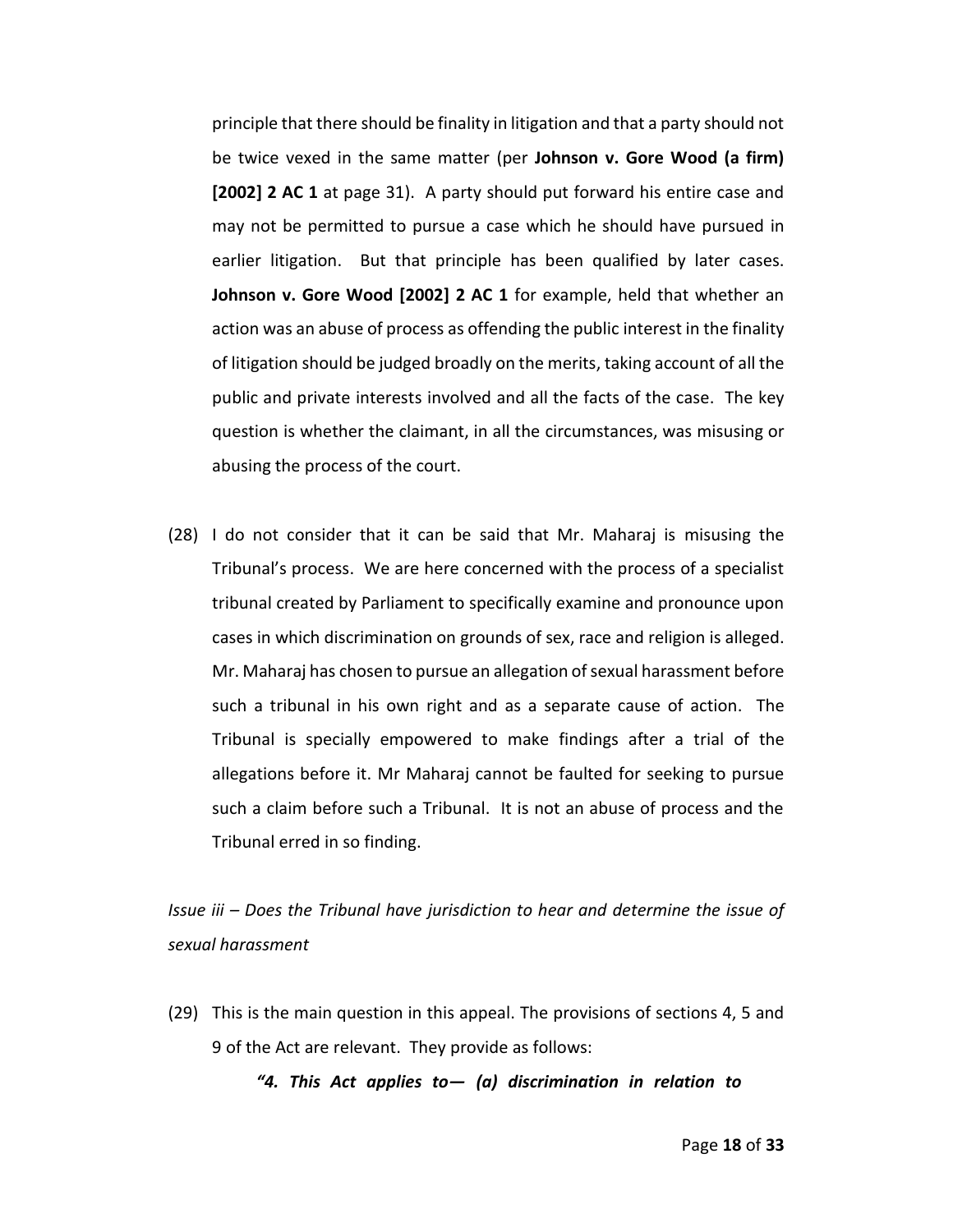*employment, education, the provision of goods and services and the provision of accommodation, if the discrimination is— (i) discrimination on the ground of status as defined in section 5; or (ii) discrimination by victimisation as defined in section 6; (b) offensive behaviour referred to in section 7.*

*5. For the purposes of this Act, a person ("the discriminator") discriminates against another person ("the aggrieved person") on the grounds of status if, by reason of— (a) the status of the aggrieved person; (b) a characteristic that appertains generally to persons of the status of the aggrieved person; or (c) a characteristic that is generally imputed to persons of the status of the aggrieved person, the discriminator treats the aggrieved person, in circumstances that are the same or are not materially different, less favourably than the discriminator treats another person of a different status.*

*9. An employer shall not discriminate against a person employed by him— (a) in the terms or conditions of employment that the employer affords the person; (b) in the way the employer affordsthe person access to opportunities for promotion, transfer or training or to any other benefit, facility or service associated with employment, or by refusing or deliberately omitting to afford the person access to them; or (c) by dismissing the person or subjecting the person to any other detriment."*

(30) Section 3 is also relevant. It defines *"status"* as follows: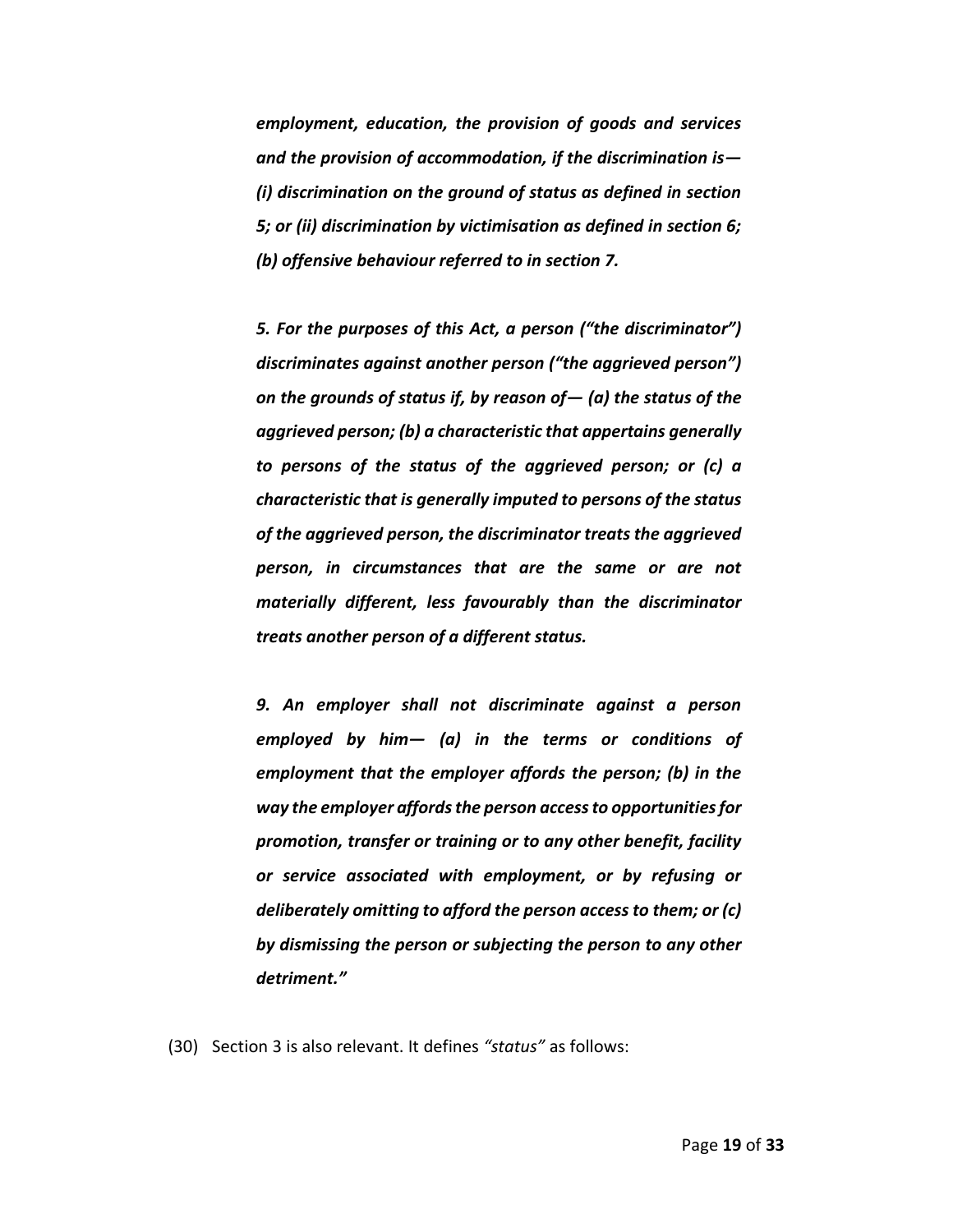*" "status", in relation to a person, means— (a) the sex; (b) the race; (c) the ethnicity; (d) the origin, including geographical origin; (e) the religion; (f) the marital status; or (g) any disability of that person;"*

Section 3 also provides that *"sex does not include sexual preference or orientation"*.

- (31) Section 4 sets out the specific areas of life in which discrimination as defined in section 5 and 6 are prohibited. The area with which we are concerned in this appeal is employment. Section 5 prohibits discrimination against a person on grounds of *"status"* which is defined to mean on sex, race, ethnicity, origin, religion, marital status or disability. Sexual orientation however is excluded from the definition *"sex"*. It means, therefore, that discrimination because of sexual orientation is not prohibited under the Act and can found no basis of a complaint before the Commission. In this case, we are concerned with discrimination in employment on grounds of gender, having regard to Mr. Maharaj's pleadings. Section 9(c) prohibits an employer from discriminating against an employee by subjecting him to a *"detriment"*. Detriment is not defined by the Act. For the purposes of this question of jurisdiction, the issue comes down to two questions:
	- (i) Does *"sex"* include *"sexual harassment"* for the purposes of section 5?
	- (ii) Does *"detriment"* include *"sexual harassment"* for the purposes of section 9?
- (32) Before proceeding to consider counsel's submissions on this question, I must address one other issue. There appears to have been some discussion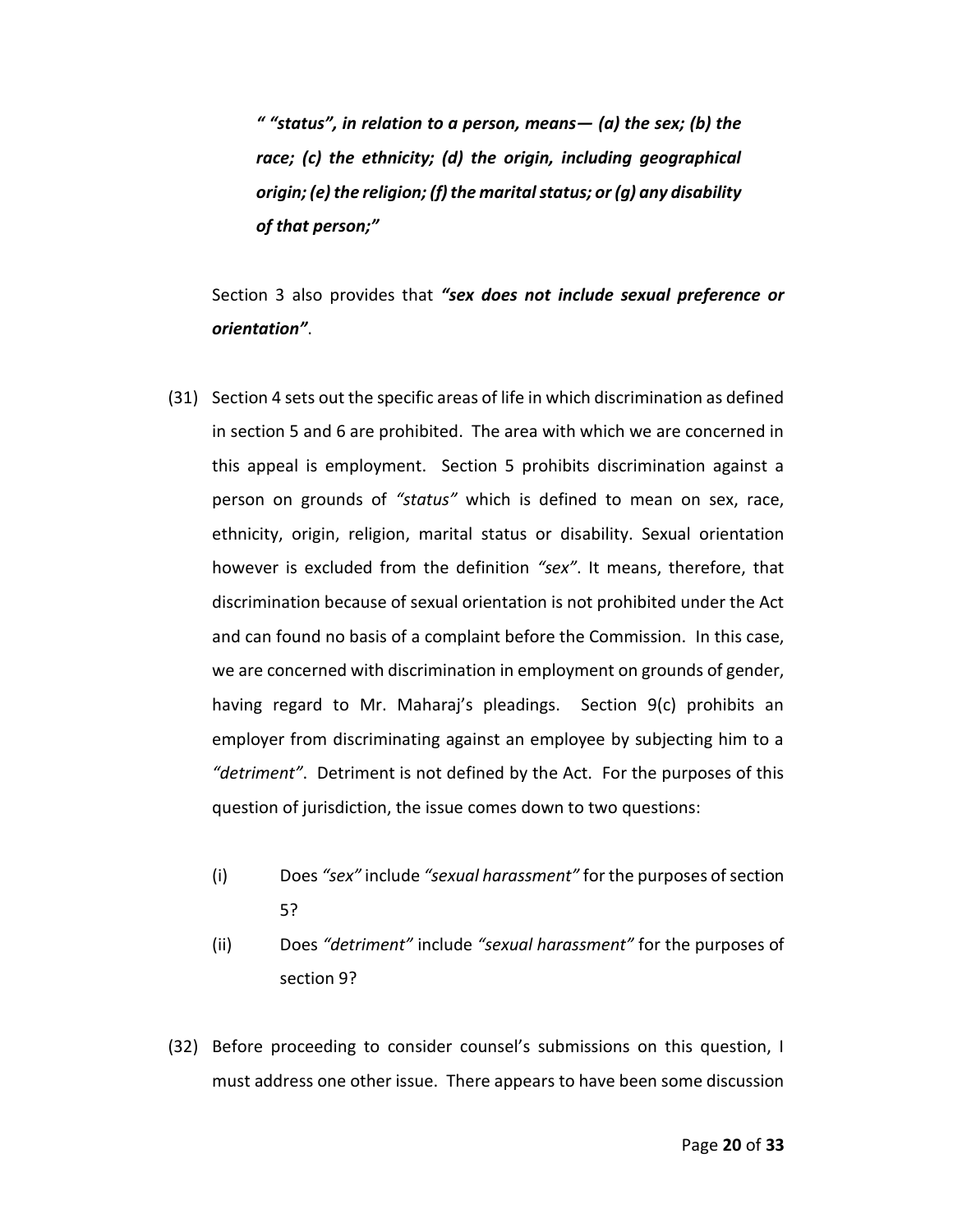before the Tribunal about Mr. Maharaj's sexual preference. But Mr. Maharaj's complaint against BCCL is that a senior manager who is female, sexually harassed him. That is his pleading. It is female/male sexual harassment. Consequently, Mr. Maharaj's sexual orientation, whatever it may be, is irrelevant to the issue. The alleged harassment is in respect of heterosexual conduct in so far as it allegedly emanated from a lady manager and it was directed towards him as a male employee.

(33) The Tribunal found that the Act does not provide for complaints to be brought on the ground of sexual harassment. It held that references to discrimination on the ground of sex in the Act are to discrimination premised on biological gender and excludes sexual preference or orientation. It reasoned that because sexual preference is excluded from the definition of sex, any question of sexual harassment must necessarily be in respect of heterosexual conduct. Therefore, to include sexual harassment as a form of sex discrimination would, implicitly, be to discriminate against other persons on the basis of their sexual orientation or preference. This would offend the constitutionally guaranteed rights to equality of treatment and equity. It would also trespass on Trinidad and Tobago's treaty obligations.

## *Submissions*

(34) Mr. Mendes submitted that sexual harassment at work is capable of amounting to discrimination on the basis of the sex of the victim within the meaning of sections 4 and 5 and discrimination in employment within the meaning of section 9 of the Act. Where a discriminator subjects an aggrieved person to the type of unwanted conduct which would typically amount to sexual harassment, that would constitute the type of 'treatment' which is capable under section 5 of amounting to discrimination. Such treatment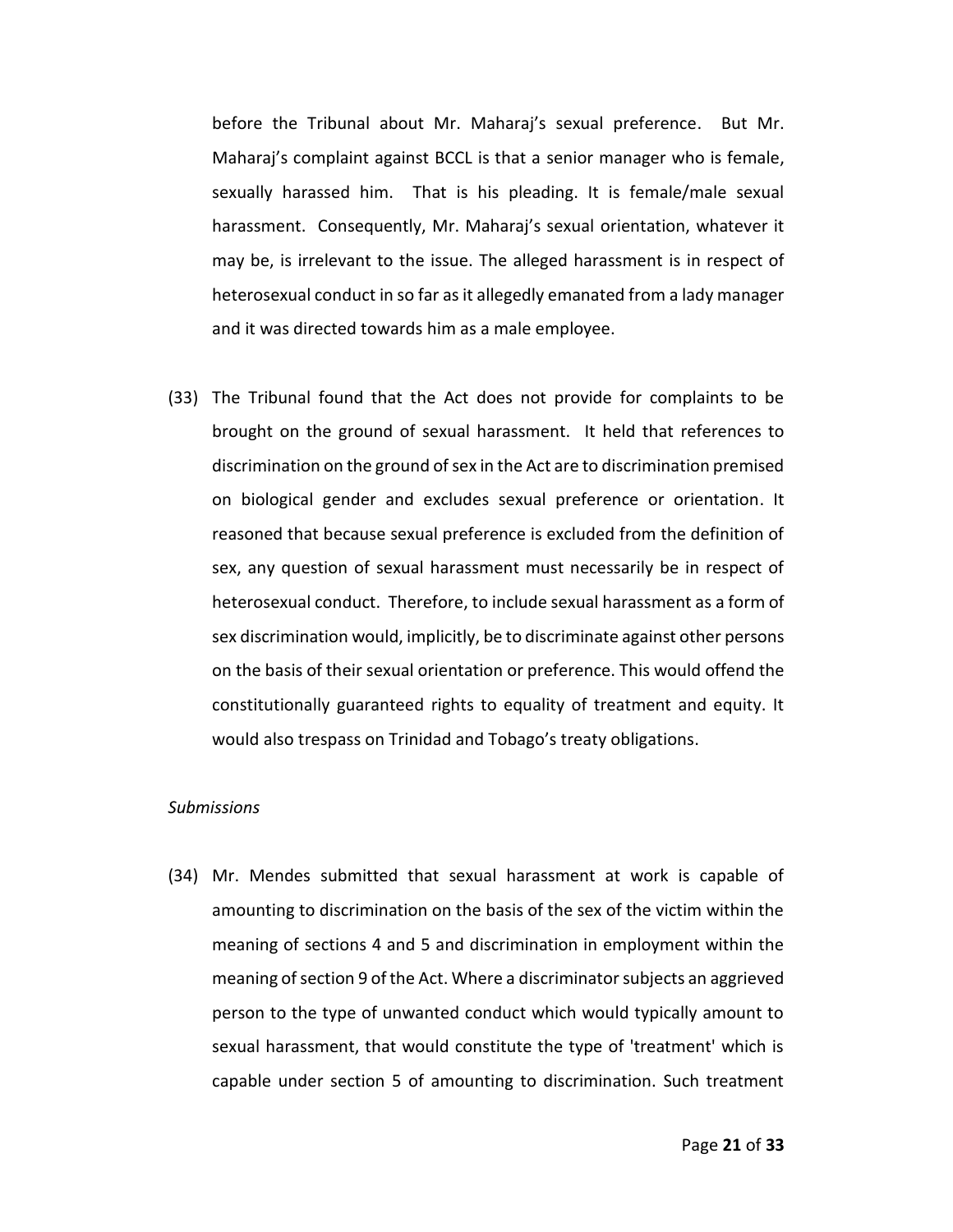would amount to sex discrimination if it were not meted out to other persons who are not of the same sex of the aggrieved person.

- (35) He added that in the context of section 9, an employee who is harassed at work, whether such harassment is of a sexual nature or not, is subject to a detriment by the creation of an intimidating, hostile or humiliating working environment for the recipient.
- (36) In support of the Commission's appeal against the Tribunal's decision, Mr. Hosein, submitted that since the protection of human rights is vitally important in society, legislation prohibiting discrimination must be construed broadly using a purposive approach. The rights enunciated in the Act should be given a broad and liberal construction and the Court should not search for ways and means to minimize those rights and to enfeeble their impact. There is no need for an overly cautious approach such as that adopted by the Tribunal, merely because of statements made by the Attorney General in Parliament that the Act did not make specific reference to sexual harassment as a ground. Discrimination on the basis of sex is wide enough to include sexual harassment and in fact, harassment on the basis of a person's sex is implicitly included.
- (37) He added that while *"detriment"* is not defined in the Act, its scope must be determined by a common sense analysis in fulfilment of the purpose of the Act. Detriment simply means disadvantage. It is undisputable that sexual harassment which affects a person's dignity on the ground of sex will cause a disadvantage or detriment to that person. Sexual harassment is therefore a form of detriment. The fact that there is no specific reference to sexual harassment in the legislation is no bar to it being a form of detriment. It is enough to show that there was some detriment.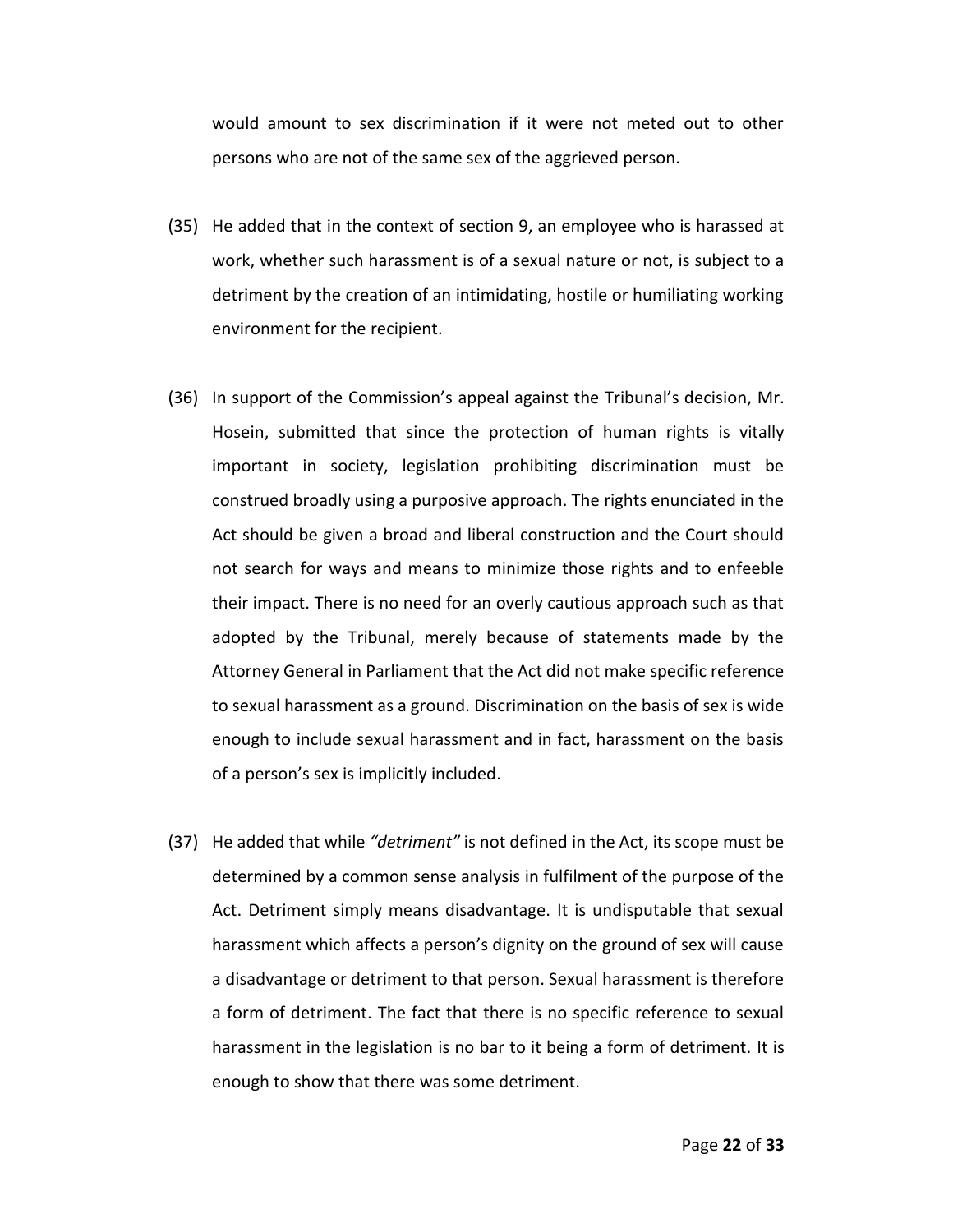(38) In support of the Tribunal's finding, Mr. Bidaisee submitted that the Act only provides for certain types of discrimination. Those not expressly provided for, such as sexual orientation or sexual preferences are excluded. The Act does not expressly provide for sexual harassment and it is not included in the definition of *"status"* in section 3 of the Act. An express provision is required to prohibit acts of sexual harassment and define the parameters for bringing such complaints.

## **Analysis**

- (39) In my judgment the proper question in relation to section 5 discrimination is whether Mr. Maharaj was treated less favourably by Mrs. X (and vicariously, by BCCL) than she would have treated a female employee, in circumstances which were the same or not materially different. That is a question which arises from the wording of section 5. Similarly, the question which arises in respect of section 9 is whether, if the allegations are true, Mrs. X by her conduct towards Mr. Maharaj subjected him to a *"detriment"*. The Tribunal asked itself the wrong questions and focussed on matters of policy which are the preserve of the Executive and of Parliament.
- (40) Section 5 provides that a person discriminates against another person on grounds of sex, if because of that other person's sex, he treats that other person less favourably than he would treat another person of the opposite sex, in circumstances which are the same or not materially different. Section 5 discrimination (which also applies to section 9) is concerned with *"treatment"* and the question which arises is whether, if the allegations of Mr. Maharaj are true, he was *"treated"* less favourably by Miss X by reason of his sex.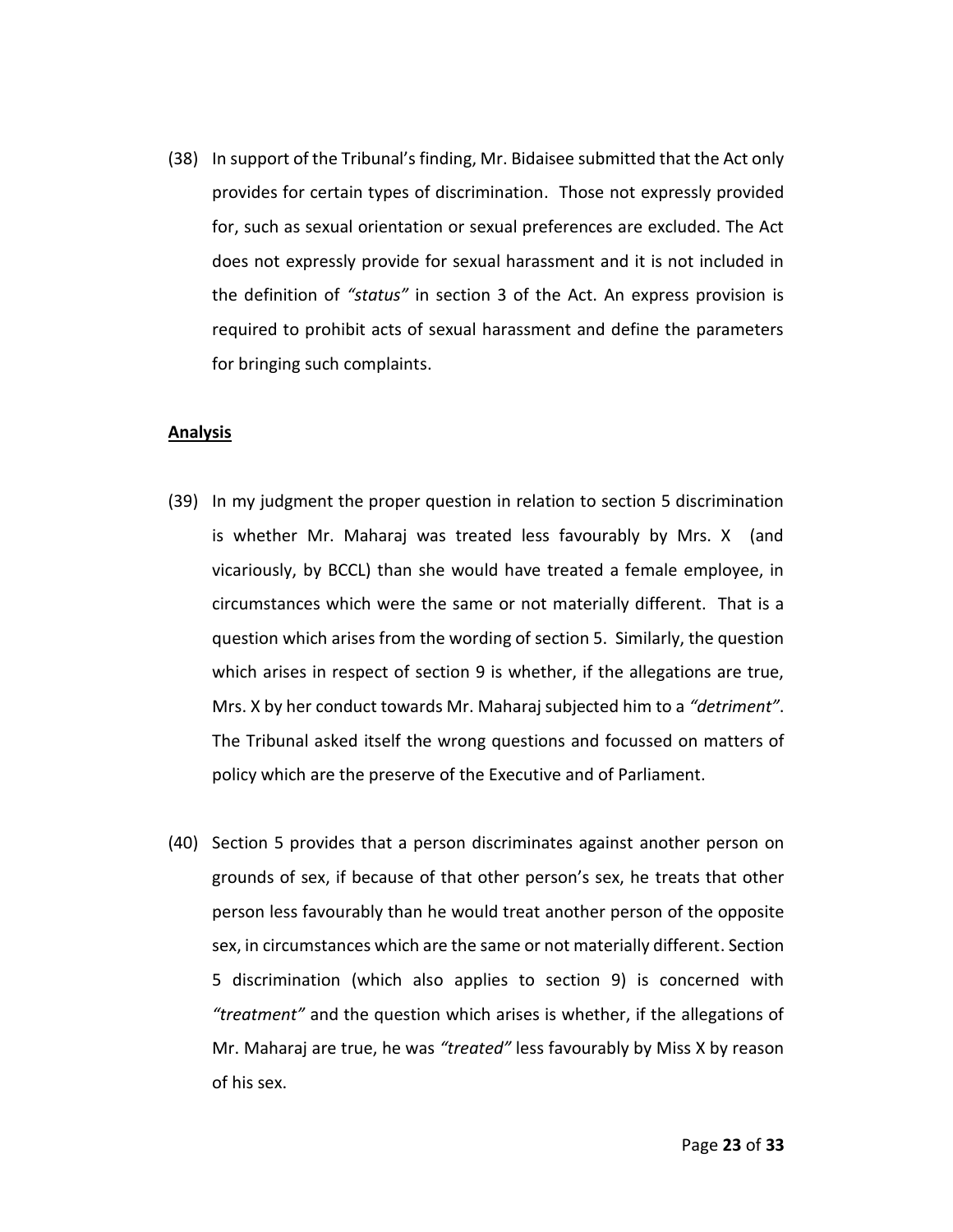- (41) Section 9(c) provides that an employer shall not discriminate against a person *"by dismissing him or subjecting him to any other detriment"*. *"Discriminate"* bears the same definition as in section 5. This means in effect that an employer shall not on grounds of sex, treat an employee less favourably than another employee of the opposite sex, where their circumstances are the same or not materially different, by dismissing him or her or subjecting him or her to any other detriment.
- (42) Sections 5 and 9 are thus concerned with *"treatment"* and it is the question of Mr. Maharaj's treatment by Mrs. X which has to be considered in the context of sections 5 and 9. Rather than focusing on the difficulties of treating with a definition of sexual harassment, the question on which the Tribunal should have focused was whether the sexual harassment, as that term is well understood to mean, constituted *"treatment"* which was prohibited by section 5 or a *"detriment"* which is prohibited by section 9. Part of the Tribunal's difficulty was seeking to accommodate the meaning of sexual harassment with the provisions of the Act. It may well be that reference to that term should be eschewed altogether and focus should be on the particulars of Mr. Maharaj's allegations and whether the alleged conduct of Mrs. X amounted to *"treatment"* which offended the provisions of sections 5 and 9.
- (43) In my judgment on either approach, Mr. Maharaj's complaint, if true, falls within the provisions of section 5 and 9 and falls to be considered by the Tribunal.
- (44) The decision of the Scottish Court of Session in **Strathclyde Regional Council v Porcelli [1986] IRLR 134** is relevant. I read this case conscious of the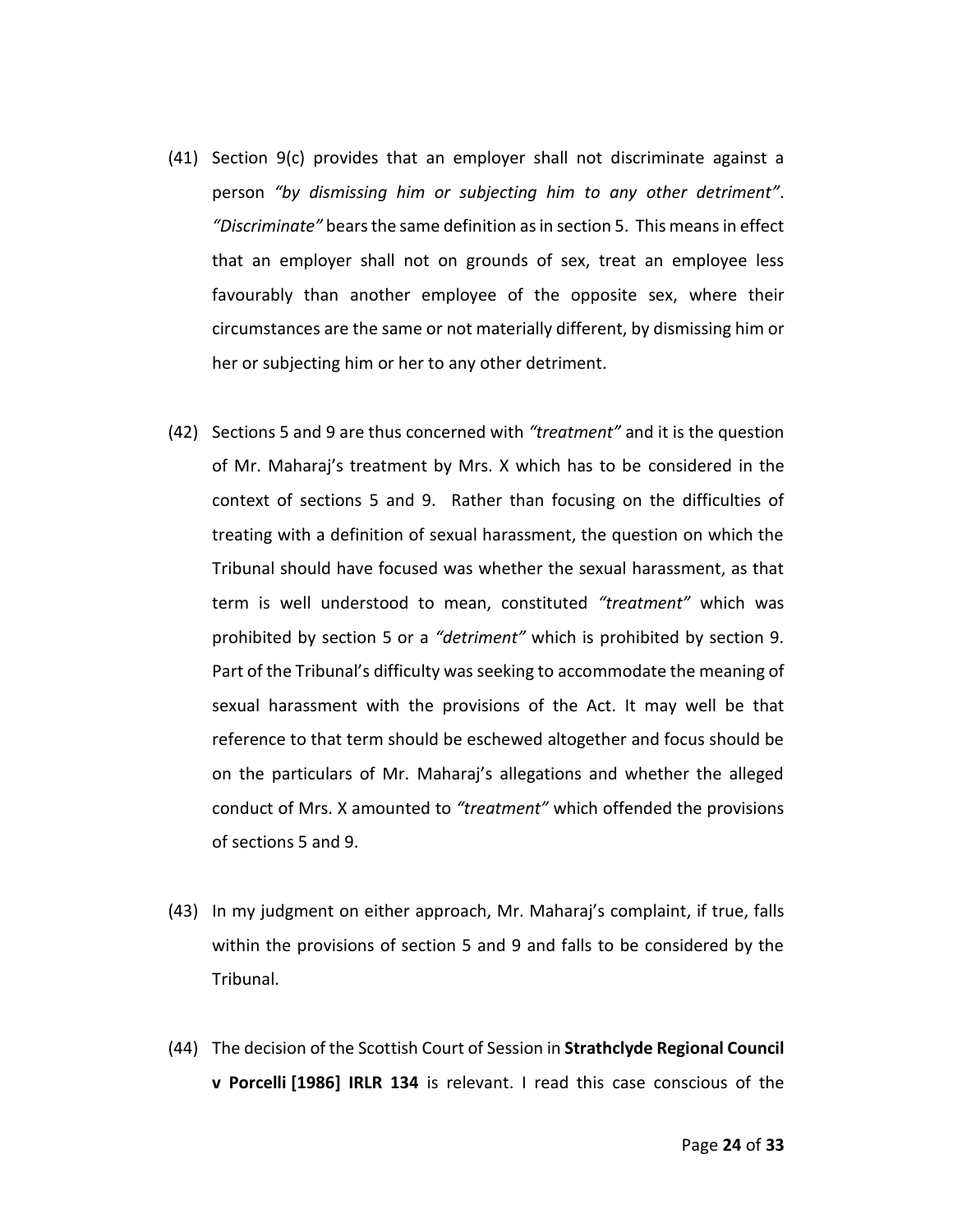guidance of the House of Lords in **McDonald v Advocate General [2004] 1 ALL ER 339,371 [91]-[94]** where Lord Hope explained the necessity of comparison to come within the UK Sex Discrimination Act 1975. In **Strathclyde (supra),** the employee alleged discrimination contrary to section 6(2)(b) of the UK Sex Discrimination Act 1975. She was employed at a school as a science laboratory technician. Two male lab technicians (Coles and Reid) were also employed. She alleged that they sexually harassed her as part of a campaign to force her to leave. One of them repeatedly made suggestive remarks to her and deliberately brushed against her. This led her to applying for and obtaining a transfer to another school. She then complained to an industrial tribunal that her employers had discriminated against her unlawfully contrary to section 6(2)(b) of the Sex Discrimination Act. The operative provision (section 1(1)(a) of the Act) provided as follows:

- *(i) A person discriminates against a woman in any circumstances relevant for the purpose of any provision of this Act if –*
	- *(a) on the ground of her sex, he treats her less favourably than he treats or would treat a man…*
- (45) Lord Brand in his decision stated at paragraphs 16 and 18:

*"The primary question in terms of s.1(1)(a) of the Act is not "Was there sexual harassment?" but "Was the applicant less favourably treated on the ground of her sex than a man would have been treated?". If that question is answered in the affirmative, there was discrimination within the meaning of the Act and it was conceded by counsel for the appellants that, in the present case, if there was discrimination, it was to the detriment of the applicant."*

*"The purpose of the Act is to regulate treatment. The learned*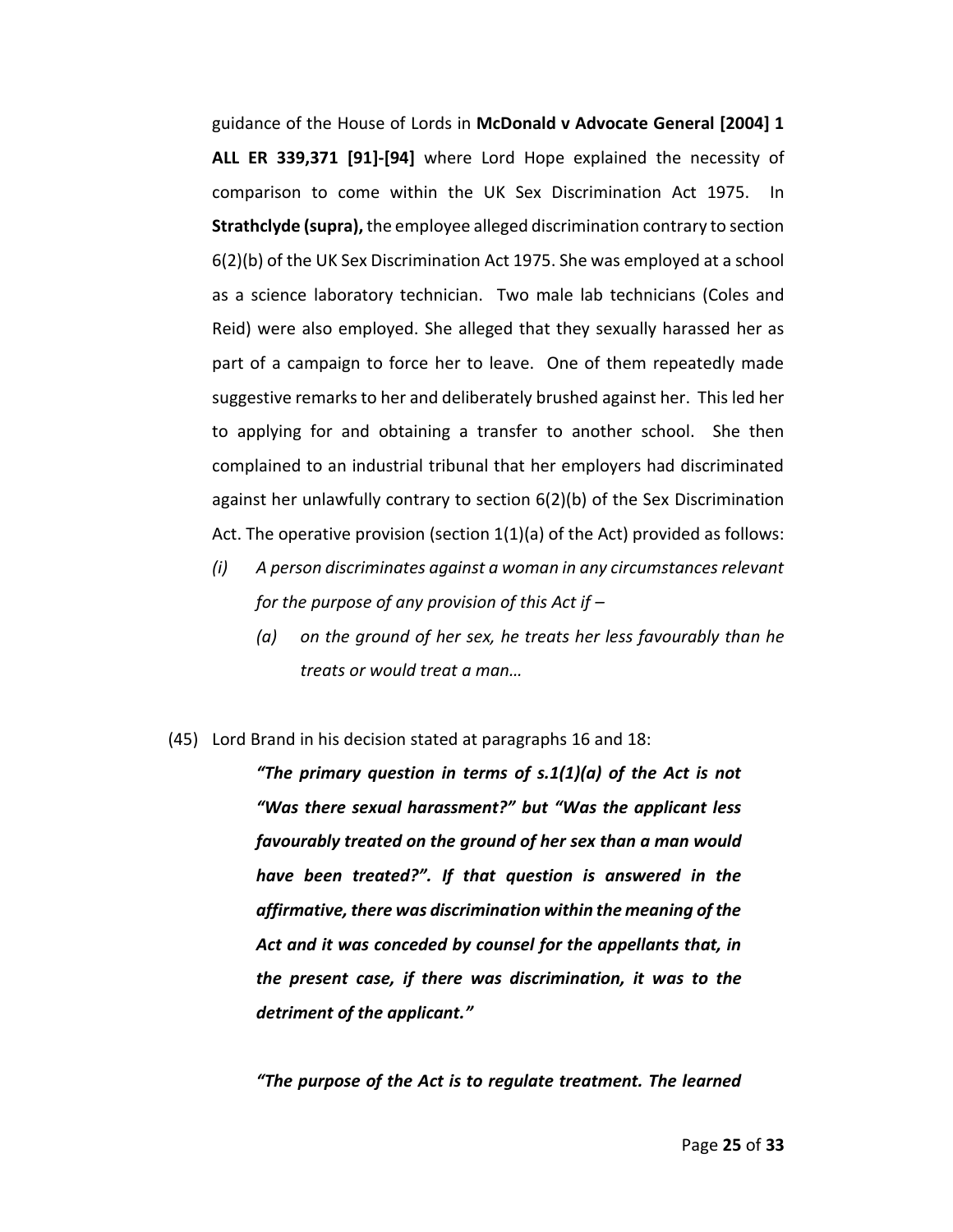*Dean of Faculty submitted that the test of whether s.1(1)(a) had been complied with depended on what was done and not on motive. I agree with that submission. It follows that, if a form of unfavourable treatment is meted out to a woman to which a man would not be vulnerable, she has been discriminated against within the meaning of s.1(1)(a). That is this case."*

- (46) It is a similar question here except that, because our section 5 is broader in scope, the allegation is made against a woman and it is made by a man.
- (47) The Tribunal concluded that sexual harassment is excluded from the Act because non-heterosexual persons may suffer detriment merely because of their orientation and yet have no protection because sexual orientation is excluded while heterosexuals suffering the same injury may benefit from the protection of the Act. If that is the consequence of the meanings to be ascribed to sections 5 and 9, it is a matter for correction by Parliament. That Parliament in its wisdom chose to exclude sexual orientation/preference, was a matter entirely within its province. The astuteness of that policy is a matter for the wider community and the court of public opinion. It is no concern of this Court or of the Tribunal, both of which, are called upon to interpret the provisions of the Act, having regard to the facts of the case. In this case, Mr. Maharaj's sexual preference (whatever it may be) was not in issue. His complaint was that he was sexually harassed by a female manager because of his sex. Whether non-heterosexuals are excluded from the Act's protection, *vis a vis* sexual harassment, did not fall to be considered in this case.
- (48) The Tribunal accepted as *"well explained"*, the following definition in the United Nations Bulletin on the Prohibition of discrimination, harassment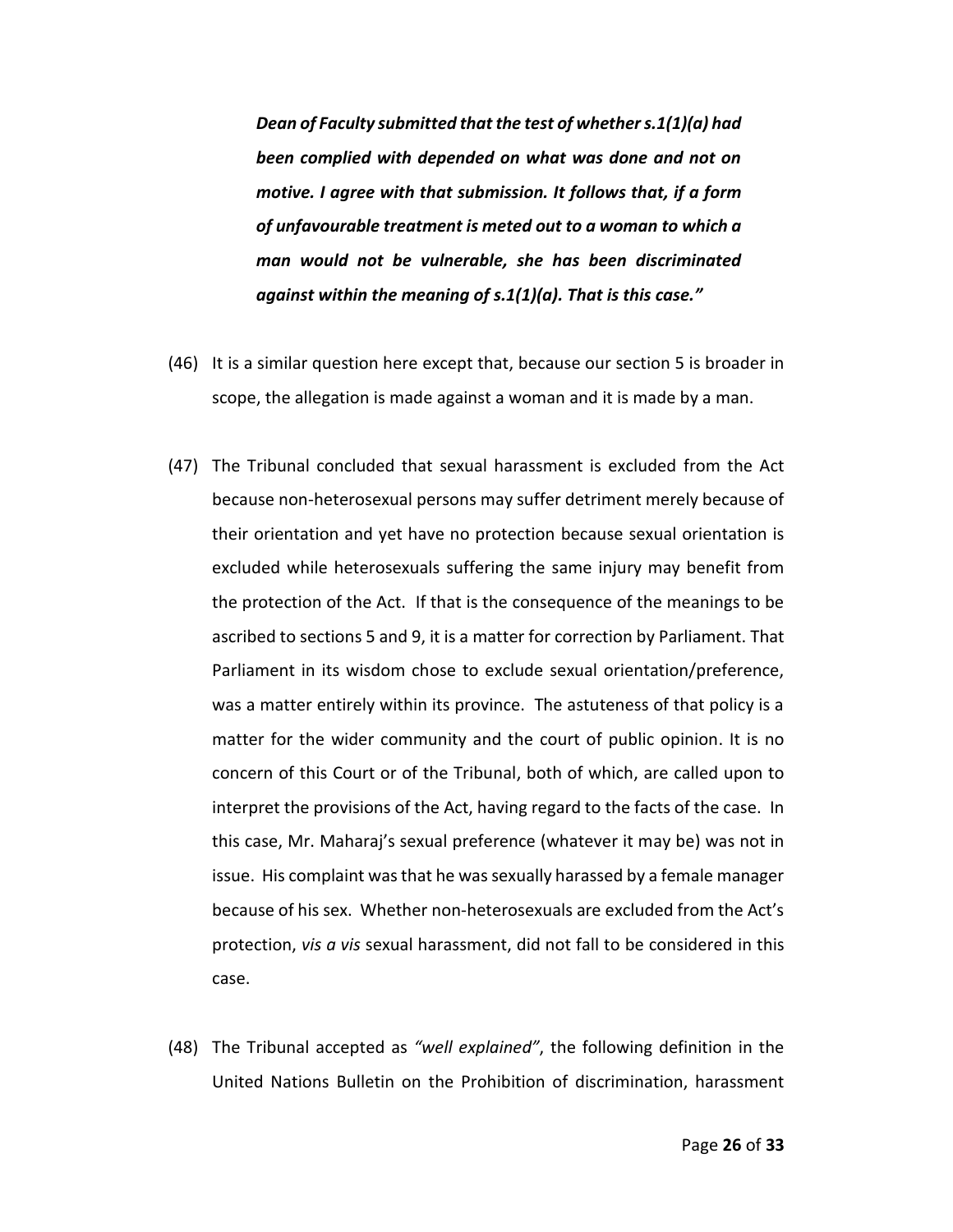including sexual harassment and abuse of authority:

*"Sexual harassment is any unwelcome sexual advance, request for sexual favour, verbal or physical conduct or gesture of a sexual nature, or any other behaviour of a sexual nature that might reasonably be expected or be perceived to cause offence or humiliation to another, when such conduct interferes with work, is made a condition of employment or creates an intimidating, hostile or offensive work environment. While typically involving a pattern of behaviour, it can take the form of a single incident. Sexual harassment may occur between persons of the opposite or same sex. Both males and females can be either the victims or the offenders."* 

(49) In my judgment, such conduct as defined above is discrimination within the meaning of section 5 of the Act if an employee of the opposite sex would not be subjected to similar treatment. Singling out an employee for treatment as alleged by Mr. Maharaj is an act of discrimination of itself and requires no comparator. However, even though harassment is of and by itself an act of discrimination, it will not be a section 5 act of discrimination in the absence of a comparator. Claimants who are victims of sexual harassment in circumstances which may offer no comparator are barred from accessing the wellspring of civil relief contained in the Act. In this case, the fact that a female employee would not be treated in the same manner as Mr. Maharaj simply brings it within the definition of discrimination under section 5. Mr. Maharaj would have been treated less favourably than a female employee.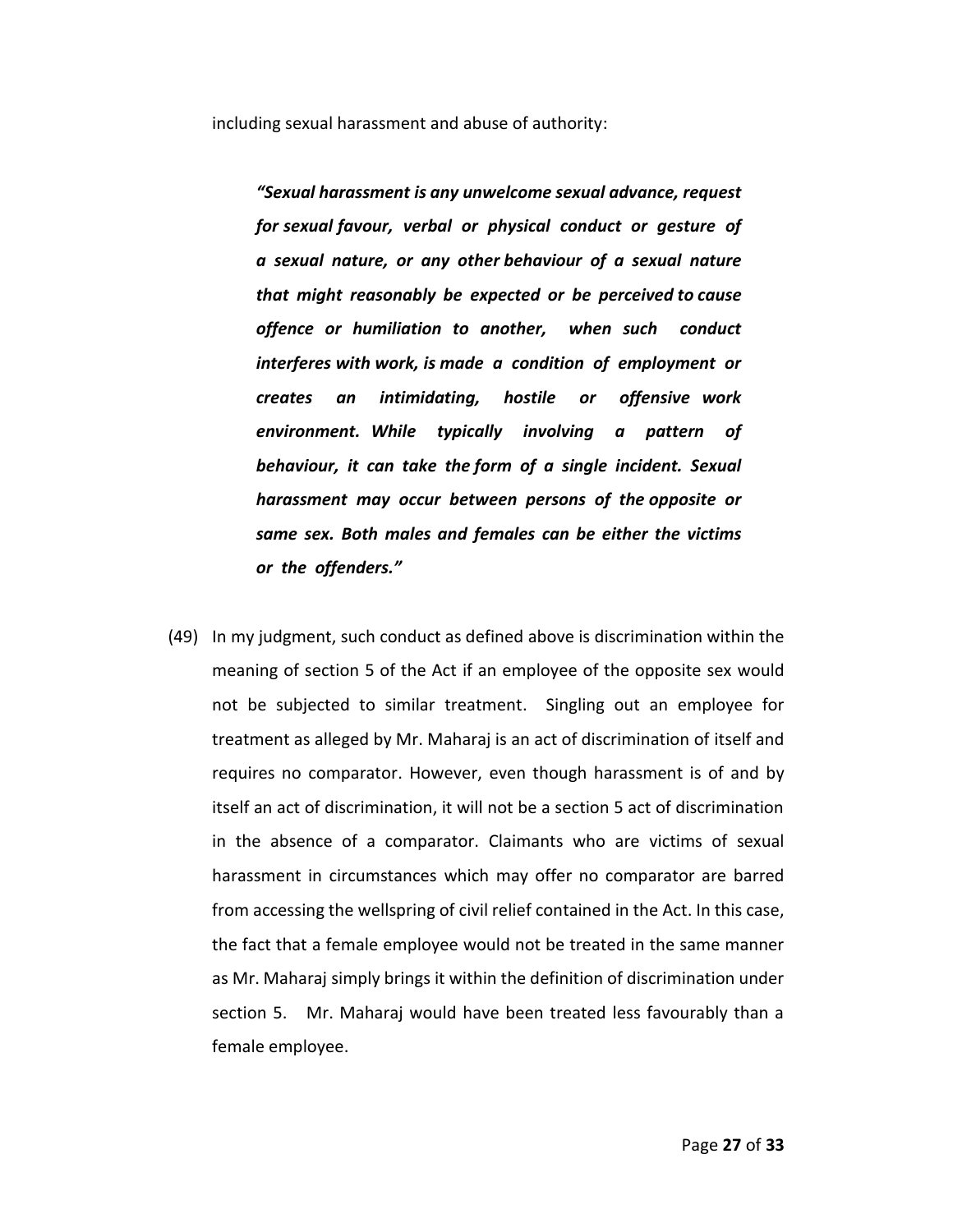(50) I am fortified in my conclusion by the decision in **Strathclyde (supra)**. The Industrial Tribunal in that case had accepted the complainant's account of the sexual harassment to which she was subjected and that the treatment was to her detriment. However, the Industrial Tribunal concluded that it could not find that she had been treated less favourably on the ground of sex than a man would have been treated. It reasoned that she had been a man whom the two male technicians equally disliked, they would have treated him just as unfavourably although the specific nature of the unpleasantness might have been different. Lord Brand, in rejecting that view (and upholding the Appeal Tribunal'sreversal of it) stated at paragraph 17:

> *"It is clear from the findings in this case that the unpleasant campaign to which the claimant was subjected by Coles and Reid included significant elements of a sexual character to which a man would not have been vulnerable. The motive of the campaign was dislike of the claimant. Its purpose was to drive her out of the school. Assuming, as the Industrial Tribunal found, that a man in the claimant's shoes would have been the victim of unpleasant treatment at the hands of Coles and Reid, that treatment, although in all other respects the same as that meted out to the claimant, would not have included the behaviour which was sexually offensive to a woman."*

(51) See also Lord Emslie at paragraph 10 as follows:

*"The Industrial Tribunal reached their decision by finding that Coles' and Reid's treatment of an equally disliked male colleague would have been just as unpleasant. Where they*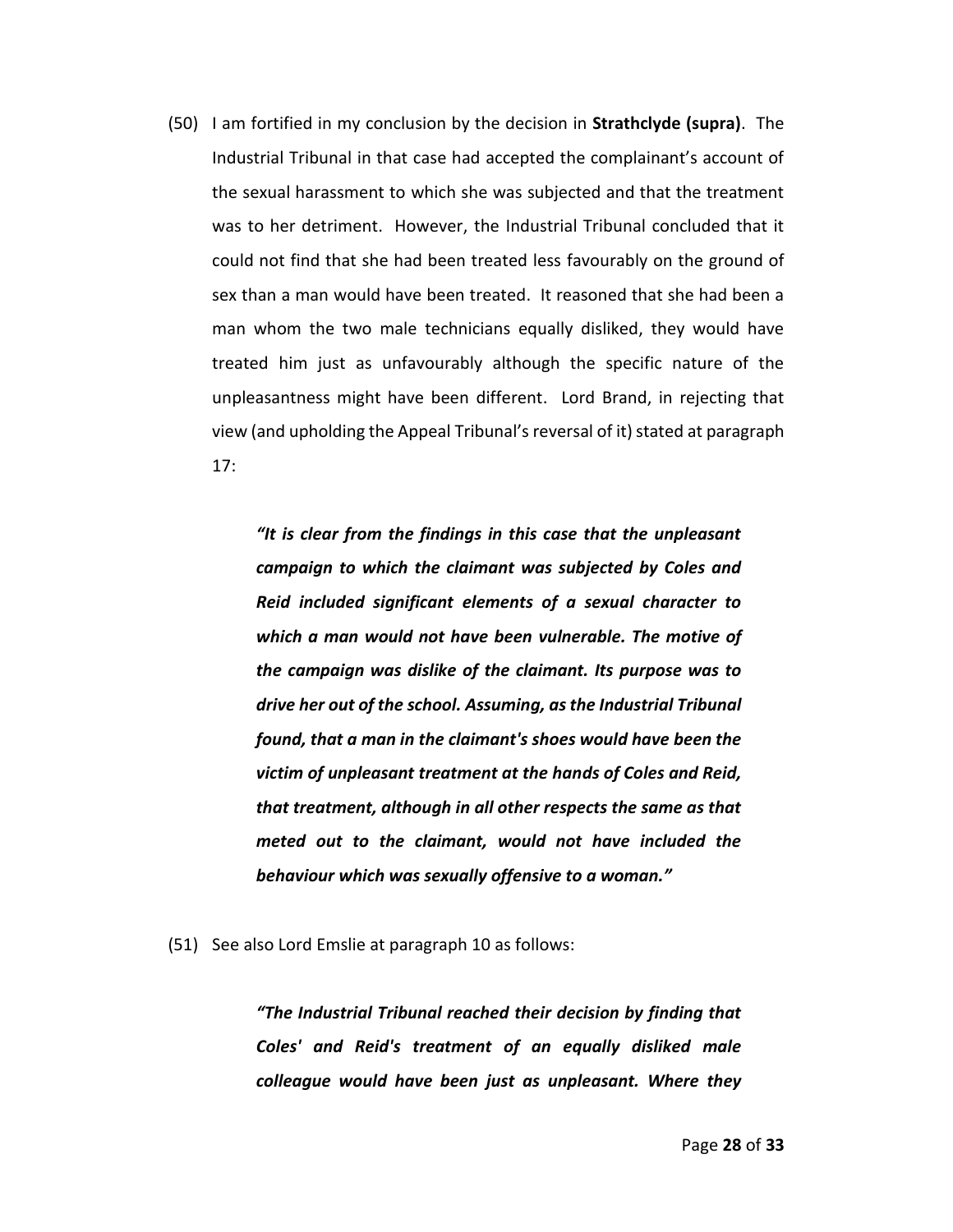*went wrong, however, was in failing to notice that a material part of the campaign against Mrs Porcelli consisted of 'sexual harassment', a particularly degrading and unacceptable form of treatment which it must be taken to have been the intention of Parliament to restrain. From their reasons it is to be understood that they were satisfied that this form of treatment, sexual harassment in any form would not have figured in a campaign by Coles and Reid directed against a man. In this situation the treatment of Mrs Porcelli fell to be seen as very different in a material respect from that which would have been inflicted on a male colleague, regardless of equality of overall unpleasantness, and that being so it appears to me that upon a proper application of s.l(1)(a) the Industrial Tribunal ought to have asked themselves whether in that respect Mrs Porcelli had been treated by Coles (on the ground of her sex) 'less favourably' than he would have treated a man with whom her position fell to be compared. Had they asked themselves that question it is impossible to believe that they would not have answered it in the affirmative."*

(52) The sexual harassment however even when alleged and proven does not require that there be a sex-related motive or objective in order to fall within the definition of *"sex"* for the purposes of section 5. I rely on the dictum of Lord Emslie in **Strathclyde** at paragraph 9 as follows:

> *"After some initial hesitation which I freely confess, I have come to be of opinion that for the reasons advanced by the learned Dean of Faculty for the respondent the submissions for the appellants fall to be rejected. S.1(1)(a) is concerned with*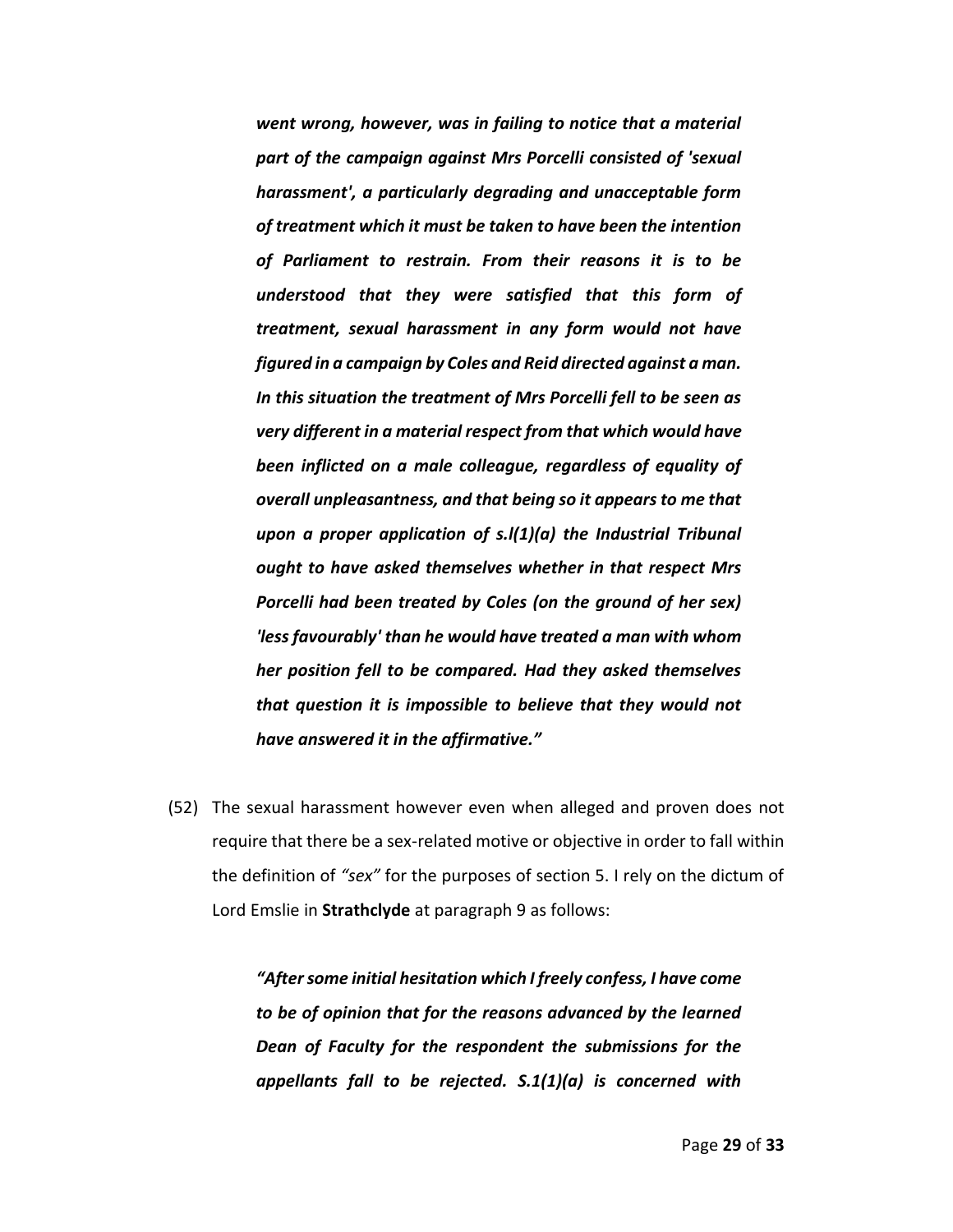*'treatment' and not with the motive or objective of the person responsible for it. Although in some cases it will be obvious that there is a sex related purpose in the mind of a person who indulges in unwanted and objectionable sexual overtures to a woman or exposes her to offensive sexual jokes or observations that is not this case. But it does not follow that because the campaign pursued against Mrs Porcelli as a whole had no sex related motive or objective, the treatment of Mrs Porcelli by Coles, which was of the nature of 'sexual harassment' is not to be regarded as having been 'on the ground of her sex' within the meaning of s.l(1)(a). In my opinion this particular part of the campaign was plainly adopted against Mrs Porcelli because she was a woman. It was a particular kind of weapon, based upon the sex of the victim, which, as the Industrial Tribunal recognised would not have been used against an equally disliked man."*

- (53) It follows therefore that the allegations of sexual harassment and the particulars provided by Mr. Maharaj, if proven, amount to (unfavourable) *"treatment"* within the meaning of section 5 of the Act and it is within the jurisdiction of the Tribunal to adjudicate upon. The Tribunal erred in finding that it has no jurisdiction.
- (54) As to section 9, I have also concluded that the sexual harassment as commonly understood can amount to a *"detriment"* within the meaning of section 9. Mr. Bidaisee submitted that detriment had to be confined to its context in section 9 as a whole. While I found this submission initially attractive, there is no basis for so limiting it. Detriment is not defined and there is no reason why it should be given so restricted a definition. Indeed,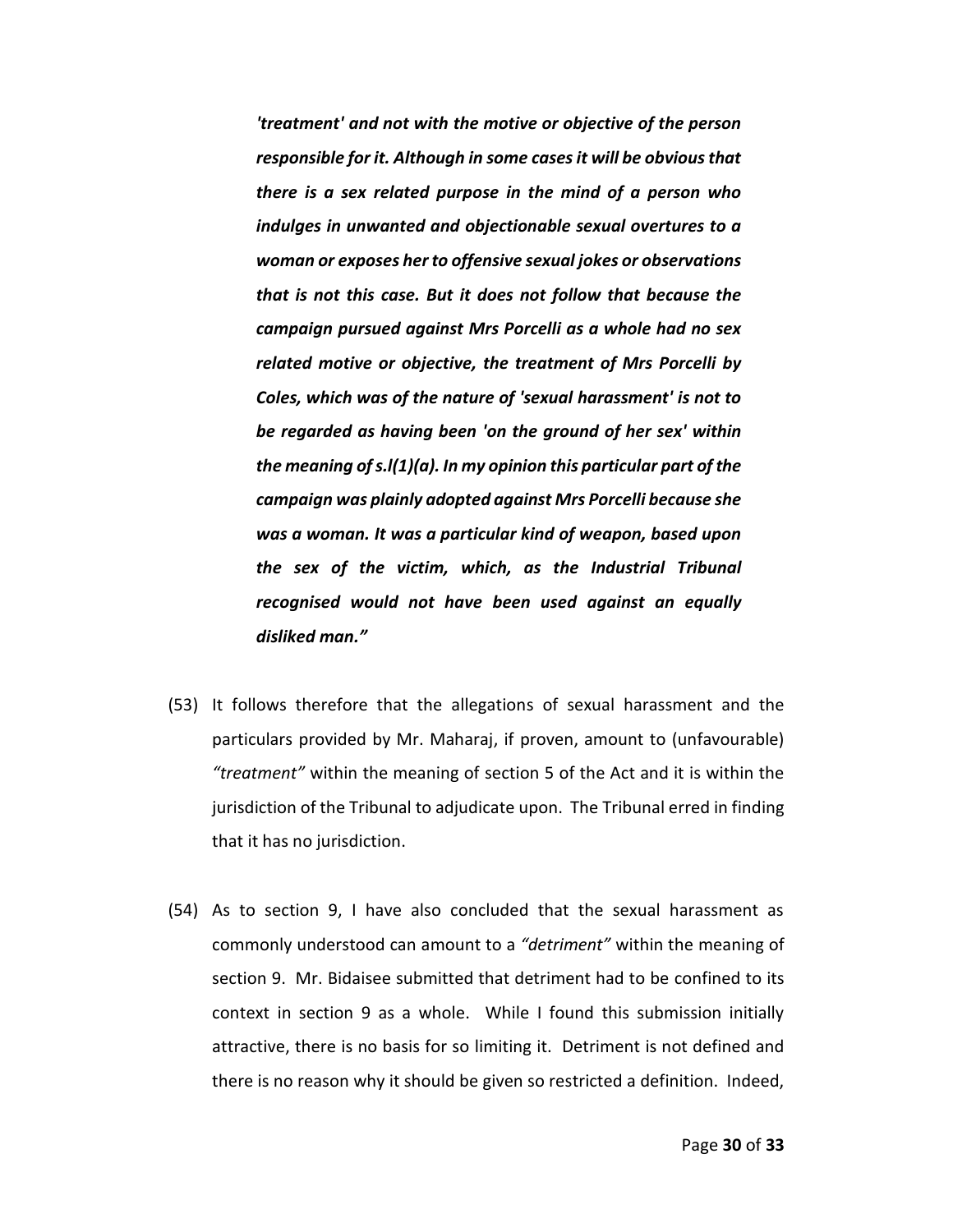in **Ministry of Defence v. Jeremiah [1979] 3 ALL ER 833**, Brandon LJ described the phrase *"subjecting to any other detriment"* as meaning no *"more than putting under a disadvantage"* adding that whether such a disadvantage had occurred was a question of fact for the Tribunal. I accept Mr. Hosein's submissions at paragraphs 36 and 37 supra. I add the caveat however that such an approach is simply towards determining the parliamentary intention. The authorities to which I have referred in this judgment have adopted an approach which does not strain the interpretation to be placed on *"sex"*, *"treatment"* or *"detriment"* in sections 5 and 9 of the Act.

(55) In **Reed and Bull Information Systems Ltd v. Stedman [1999] I.R.L.R.299**, the complainant resigned as secretary responsible to the marketing manager on the ground that she found working with him intolerable. She brought a complaint under section 6(2) the UK Sex Discrimination Act 1975. The manager made comments and remarks with a sexual connotation. He made an attempt to look up her skirt and laughed when she angrily left the room. Section 6(2) of the Sex Discrimination Act 1975 provided as follows:

> *"It is unlawful for a person in the case of a woman employed by him at an establishment in Great Britain to discriminate against her … (b) by dismissing her, or subjecting her to any other detriment."*

(56) In upholding the decision below, the Employment Appeal Tribunal commented:

> *"Sexual harassment is a shorthand for describing a type of detriment. The word detriment is not further defined and its*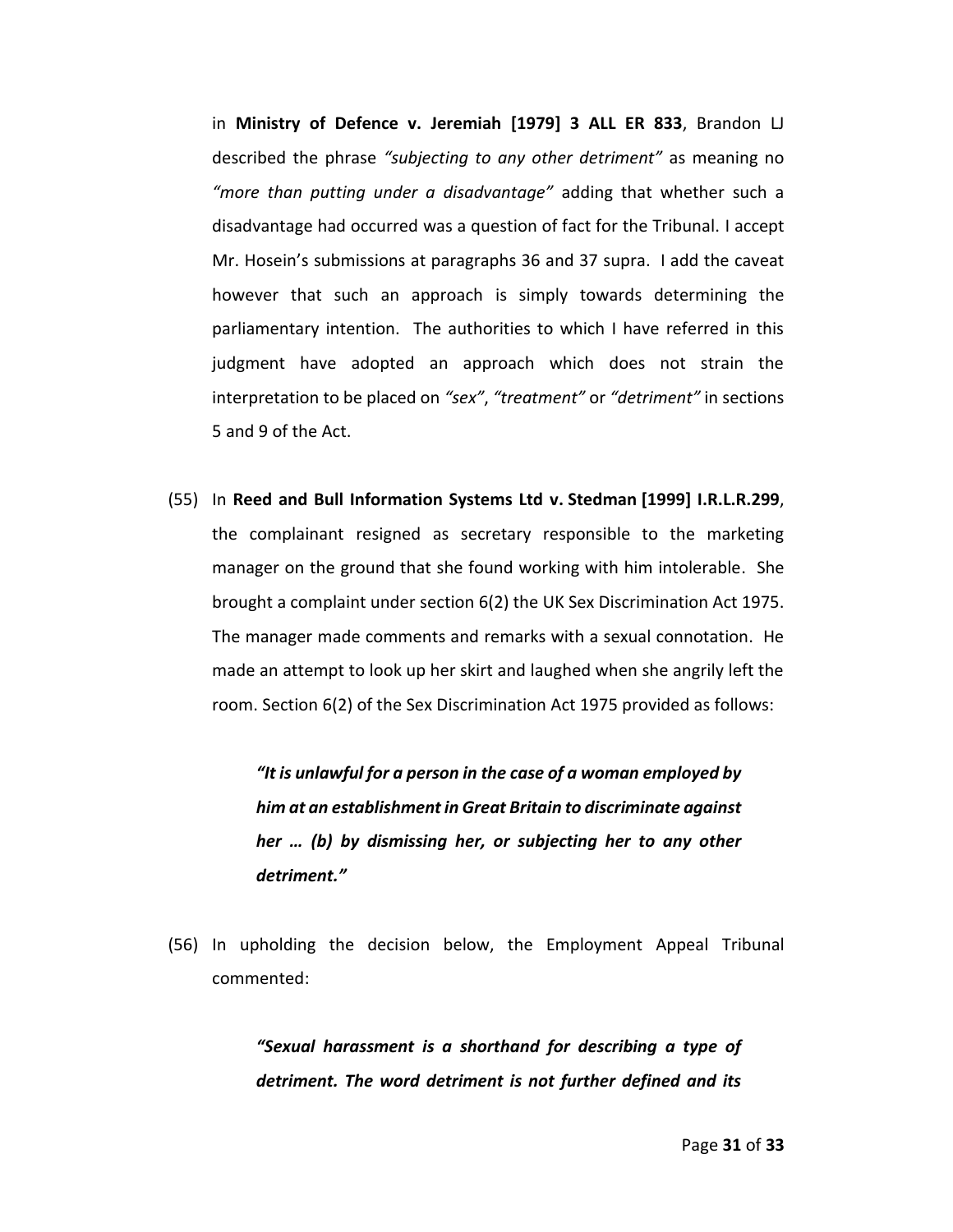*scope is to be defined by the fact-finding tribunal on a common sense basis by reference to the facts of each particular case. The question in each case is whether the alleged victim has been subjected to a detriment and, second, was it on the grounds of sex. Motive and intention of the alleged discriminator is not an essential ingredient, as in any other direct discrimination case, although it will often be a relevant factor to take into account. Lack of intent is not a defence."*

(57) The fact of sexual harassment can negatively affect one's dignity and psychological well-being in the course of one's employment. It is demeaning of the dignity of the person and corrosive of an individual's self-esteem. Such a negative impact is a form of detriment and disadvantage to the person to whom it is directed and falls within the provision of section 9. Even if I were to eschew the use of the term *"sexual harassment"* and simply apply the examples of the conduct complained of by Mr. Maharaj, that conduct, if unwanted and unappreciated has the same effect. Mr. Maharaj complained that he suffered *"anxiety, embarrassment, discomfort, distress and detriment"* as a result of the alleged acts of the manager. If true, these feelings certainly were to his detriment within the meaning of section 9 of the Act. As to whether Mr. Maharaj's allegations are true, that is an issue of fact for the Tribunal to consider and decide upon after the hearing whole of the evidence.

#### **Order**

- (58) The appeals are, therefore, allowed. I shall order as follows:
	- (i) The orders of the Tribunal are set aside.